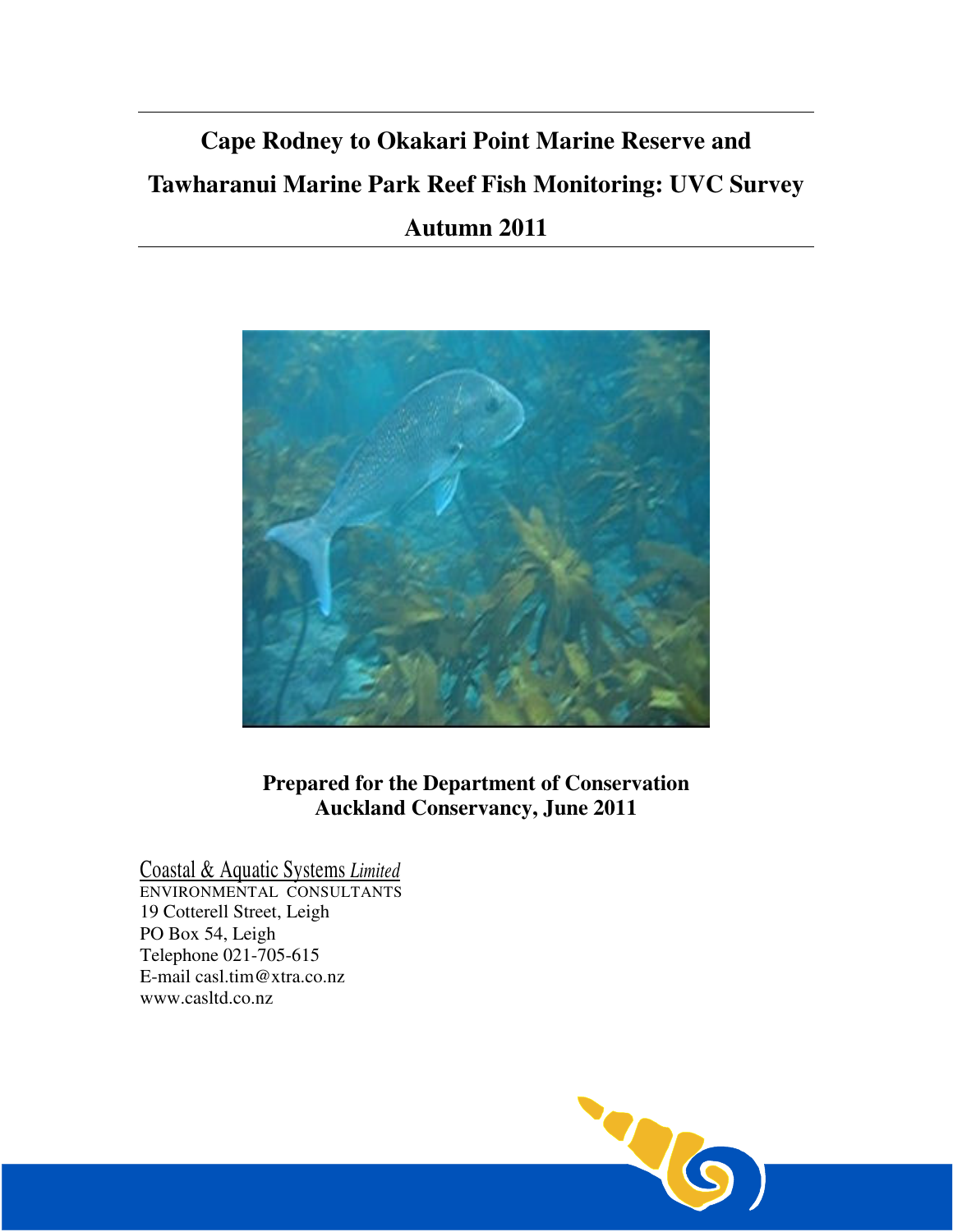# **Cape Rodney to Okakari Point Marine Reserve and Tawharanui Marine Park Fish Monitoring: UVC Survey Autumn 2011**

## **Tim Haggitt**

## **Report Status**

| Version | Date       | <b>Status</b>      | Approved<br>Bv: |
|---------|------------|--------------------|-----------------|
| Final   | 22/08/2011 | Draft A for review | Ums             |

It is the responsibility of the reader to verify the currency of the version number of this report.

© CAS Limited 2011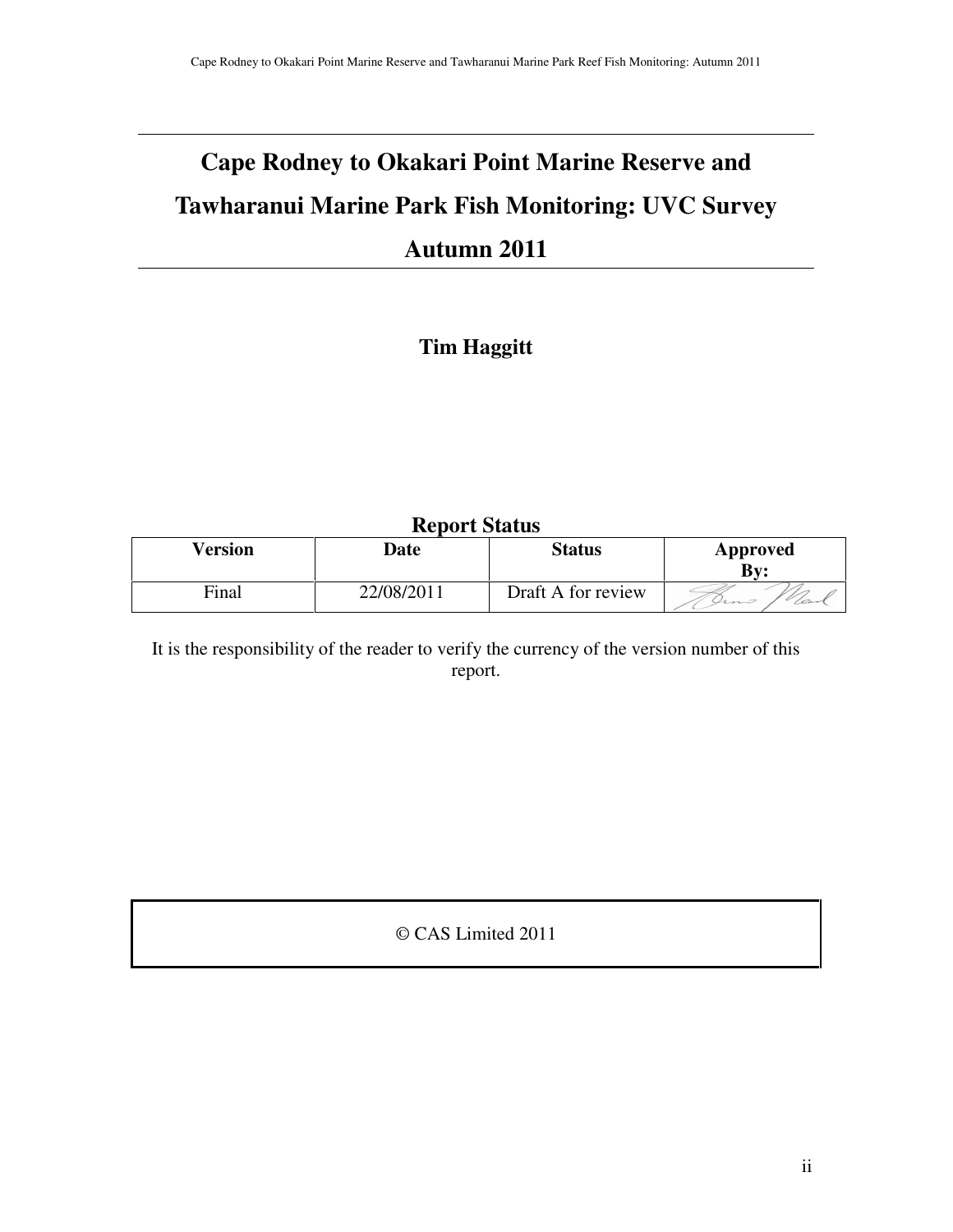#### **Executive Summary**

- A survey of reef fish diversity and abundance using the Underwater Visual Census technique (UVC) was undertaken within the Cape Rodney to Okakari Point marine reserve (CROP) and Tawharanui Marine Park (TMP) including adjacent unprotected (fished) control areas in autumn 2011. The CROP survey was a continuation of formal monitoring that has taken place since 2000, whereas the survey of TMP was the second survey of this type since its establishment in 2008.
- CROP reef fish assemblage composition in 2011 continued to be distinct from that found in adjacent fished areas, which may, in part, be related to habitat differences between the areas surveyed. Areas surveyed within CROP were almost exclusively dominated by the kelp *Ecklonia radiata* or mixed algal habitat, with non-reserve areas characterised by urchin barrens habitat (the predominant habitat type), mixed algae, and *Ecklonia*.
- Consistent with previous surveys, canonical analysis indicated that butterfish, snapper, john dory, banded wrasse, parore, blue cod, and silver drummer were more representative of the reserve sample population with all species attaining higher abundances within CROP in 2011 relative to outside. Higher abundances are likely to reflect higher macroalgal biomass, the absence of fishing, or the combined synergy of both factors. Species diversity was also higher within CROP.
- Reef fish assemblage composition within TMP was not distinct from non-reserve areas, nor did habitats differ between reserve and non-reserve areas to the extent observed within and outside CROP. Despite this, snapper, butterfish, red moki, and parore all occurred in higher abundances within TMP in 2011. Species diversity was also higher within TMP compared to outside.
- Snapper abundance in 2011 was higher within CROP at 4.8  $\pm$  0.4 per 125 m<sup>2</sup> compared to 1.4  $\pm$  0.4 per 125 m<sup>2</sup> outside. These levels mark an increase in abundance relative to previous surveys, where a linear decline in abundance was evident for both reserve and non-reserve sample populations between 2002 and 2008.
- Snapper abundance was also higher within TMP in 2011 at  $1.78 \pm 0.4$  SE per 125  $m^2$  compared to  $0.42 \pm 0.2$  SE per 125 m<sup>2</sup> outside.
- Comparisons made with 2008 snapper levels indicated much higher abundances of 0+ age (approximately 50 mm Fork Length) and 1+ age (100-150 mm Fork Length) individuals within and outside CROP and TMP in 2011, indicative of strong recruitment over the last few years. There was also a higher frequency of legal-sized snapper recorded within CROP in 2011 compared to outside and compared to 2008 levels.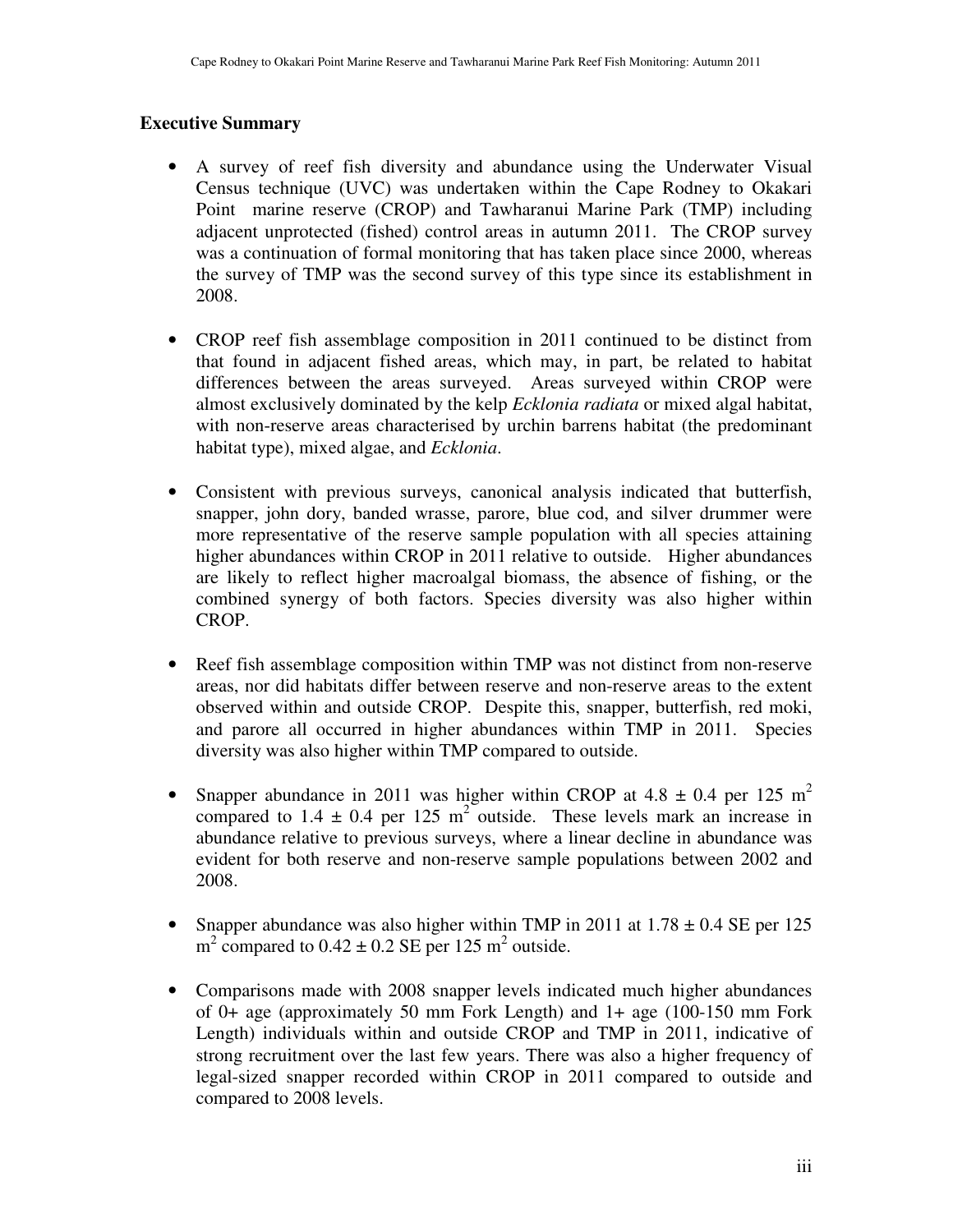- Blue cod abundance was also higher within CROP relative to unprotected areas, but levels have remained at  $< 0.2$  per 125 m<sup>2</sup> since 2008 following a peak in abundance in 2003 ( $\sim 0.5$  per 125 m<sup>2</sup>). Periods of low blue cod abundance are thought to be related to elevated sea surface temperatures, which is supported by baited underwater video (BUV) survey data.
- For the present programme, the UVC technique remains useful for making broad comparisons among areas and detecting patterns in fish assemblages through space and time. Undertaking a BUV survey within and outside CROP and TMP in the near future would be recommended to support current UVC results.
- In a recent review the CROP and TMP reef fish survey was considered internationally to be an exceptional example of MPA monitoring due to its design and duration (Addison 2011).
- Presently, marine reserve monitoring in New Zealand is not based on a tangible set of conservation objectives, i.e., national guidelines, standards, and hypotheses that governs MPA research and monitoring. Development of standards would add strength to the current monitoring programme and others of similar nature by providing clear measurable conservation outcomes.
- Simultaneous and continued monitoring of CROP and TMP should be an important directive for DOC, as marine reserves are not static environments and given the potential expansion of coastal development in the north-Auckland district, the marine environment is likely to be subject to substantial pressures in the future. Moreover, given that sea surface temperatures are predicted to rise further and that temperature variability can strongly influence reef fish assemblage composition and variability, it will be important to continue monitoring at the current level.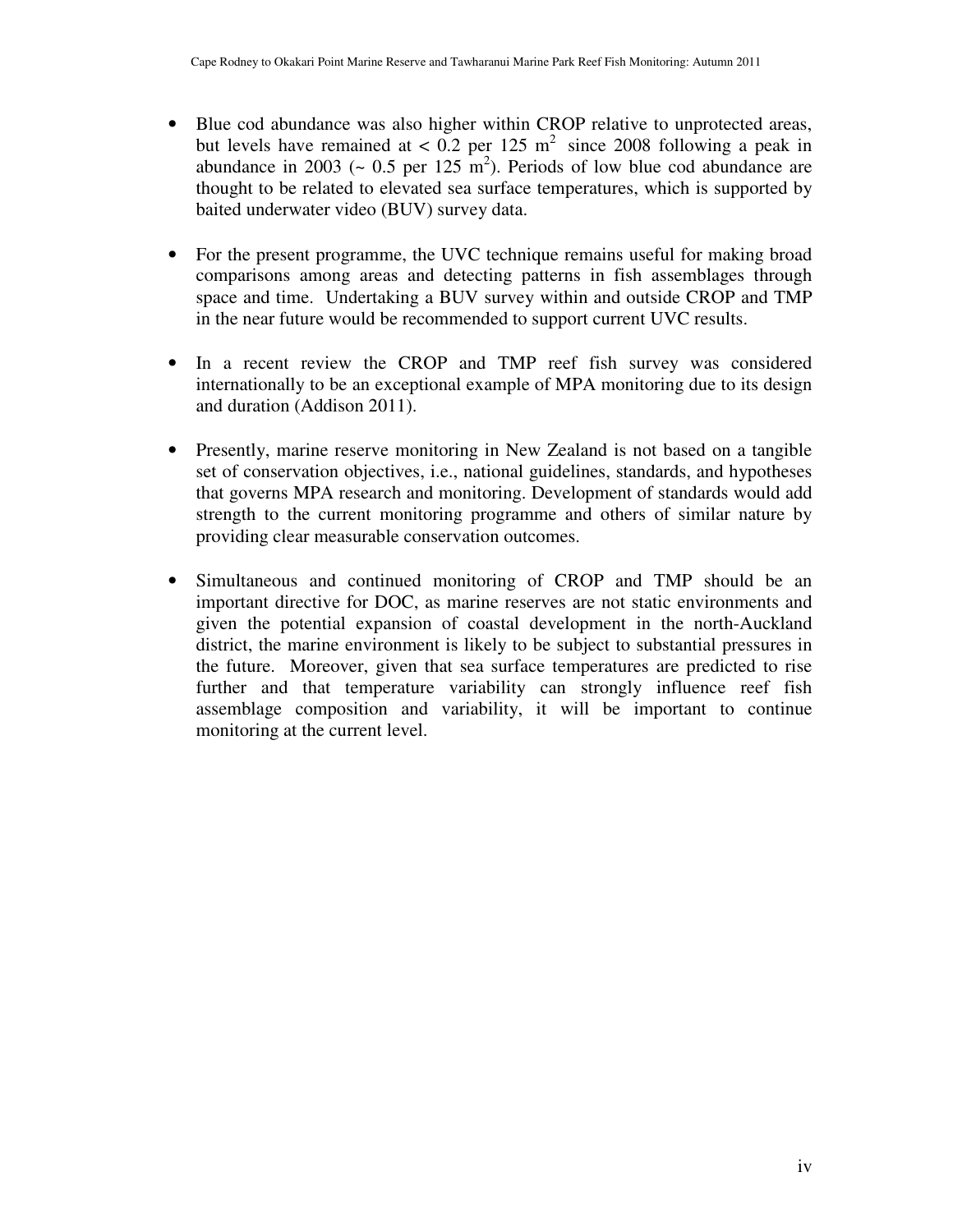## **Contents**

| 1.0 |                                                                                       |
|-----|---------------------------------------------------------------------------------------|
| 2.0 |                                                                                       |
| 2.1 |                                                                                       |
| 2.2 |                                                                                       |
| 2.3 |                                                                                       |
| 3.0 |                                                                                       |
| 3.1 | Cape Rodney to Okakari Point marine reserve and control areas: Community-level        |
|     |                                                                                       |
| 3.2 | Tawharanui Marine Park and control areas: Community-level patterns 11                 |
| 3.3 | Cape Rodney to Okakari Point marine reserve and control areas: Individual species  14 |
| 3.4 |                                                                                       |
| 4.0 |                                                                                       |
| 5.0 |                                                                                       |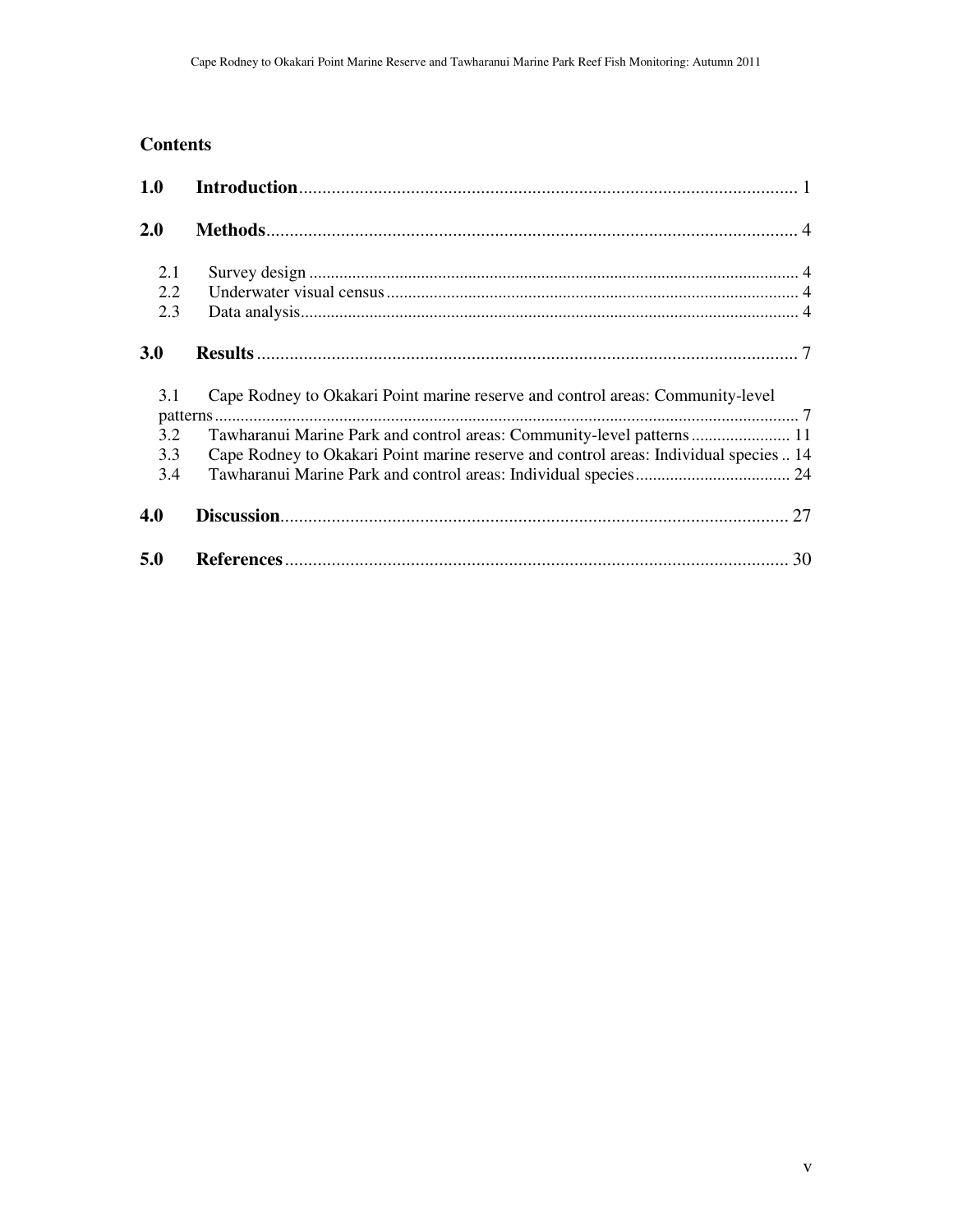#### **1.0 Introduction**

Monitoring community structure, species diversity, and the distribution and abundance of dominant species and communities through space and time is an important component of ecosystem and conservation management. Monitoring studies allow not only detection of change through space and time, but also help determine rates of change and mechanisms of change (Magnusson 1990; Russ *et al*. 2005; Babcock *et al*. 2010).

No-take marine reserves (Marine Protected Areas - MPAs) provide a useful tool for monitoring habitat change (Shears and Babcock 2003; Parsons *et al*. 2004) in tandem with gauging the response of marine communities and exploited species to protection (Willis *et al*. 2003a; Lafferty 2004; Guidetti, *et al*. 2005). Studies in Australasia have provided convincing evidence of the conservation value of no-take MPAs through the enhancement and retention of species normally vulnerable to fishing (Babcock *et al.,* 1999; Edgar and Barrett 1999; Kelly *et al*. 2000; Willis *et al*. 2003a; Shears *et al*. 2006) and through increased biodiversity (Taylor *et al*. 2006). However, recovery processes in marine reserves and associated trophic interactions are complex (e.g., Shears and Babcock 2002, 2003) and may vary considerably among locations (Babcock *et al*. 2010). Furthermore, there is increasing awareness that monitoring studies must span sufficient spatial and temporal scales to encompass changes in oceanographic climate (Dayton *et al*. 1999; Underwood *et al.* 2000). For example, variation in sea surface temperature, operating on the scale of decades, may strongly influence reef fish assemblages and the geographic range of individual taxa (Masuda 2008).

The Department of Conservation (DOC) has the responsibility for conserving New Zealand's natural and historic heritage for all to enjoy for the present and in the future. In recent years the Department of Conservation (DOC) has been responsible for the collection of a large dataset for exploited species inside and outside marine reserves along the northeastern coast of the North Island (Kelly *et al*. 2000; Taylor *et al*. 2003; Usmar *et al*. 2003; Willis *et al*. 2003a; Denny & Shears 2004; Taylor *et al*. 2006; Denny 2008). These datasets provide biological data that help to evaluate the performance of marine reserves to varying levels of protection and influences the way reserves are managed. Frequent monitoring of the abundance of reef fishes within the Cape Rodney Marine Reserve (CROP) at Leigh, New Zealand's oldest marine reserve (gazetted in 1975), began in 2000 (Willis & Babcock 2000a), although the relative abundance of exploited species (specifically snapper *Pagrus auratus* and blue cod *Parapercis colias*) have been monitored since 1997 (Willis *et al*. 2003a, Taylor *et al*. 2003). Two different techniques have been traditionally used for CROP reef-fish surveys: Baited underwater video (BUV) (see Willis & Babcock 2000b, Willis *et al*. 2000) used to survey carnivorous species (snapper and blue cod) that are difficult to survey with traditional diver mediated census techniques; and, Underwater Visual Census (UVC) transects for quantifying demersal reef species.

Results of monitoring studies at Leigh have demonstrated higher abundances of exploited species (predominantly snapper and blue cod) within protected areas relative to unprotected control areas and distinct assemblages of demersal reef species associated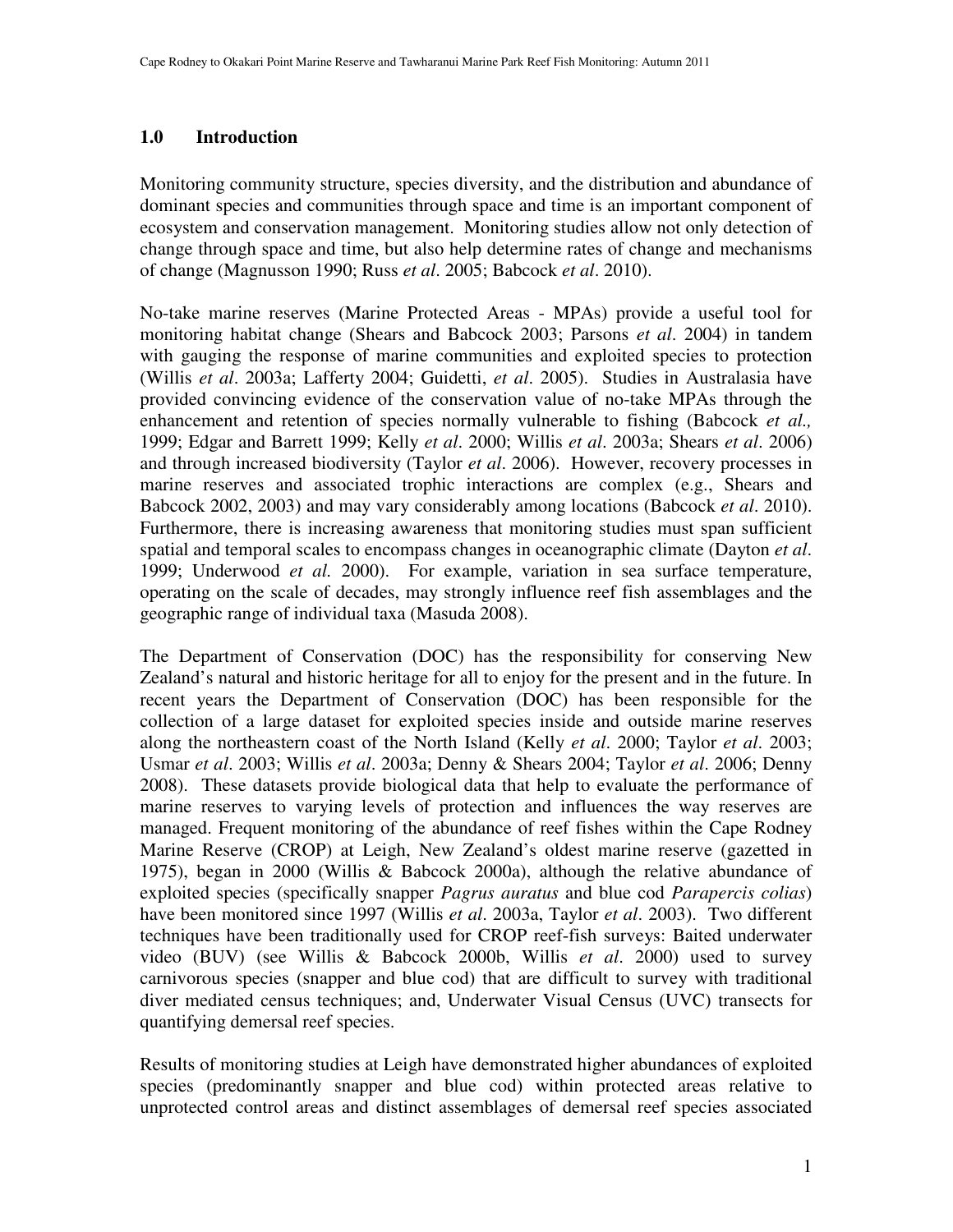with reserve and non-reserve areas, thought to be related, in part, to habitat variation between these areas (Taylor *et al*. 2005).

Snapper and blue cod abundances have also been monitored within Tawharanui Marine Park (TMP) using BUV between 1997 and 2000 (Willis *et al*. 2003a) and again in 2007 (unpublished data). Tawharanui Marine Park (also a no-take reserve) was established in 1981 and is situated ~ 8 km south of CROP.

The monitoring of marine reserves has three related, but distinctive conservation functions. First, long-term monitoring datasets can be used to determine whether populations have recovered within reserves relative to fished areas. Second, they allow an assessment of the natural variability associated with species abundance in particular locations, and therefore can detect if changes occur in the biota. These might come about either as a result of sudden (pulse) disturbances, or as gradual (press) changes that may or may not be of natural origin (e.g., abrupt decline in water quality associated with development versus rising sea surface temperature through time). Third, long-term monitoring data assist in the interpretation of environmental and habitat changes (e.g., Shears and Babcock 2003) arising indirectly from changes in the relative density of predators (trophic cascades) (Taylor *et al*. 2005).

This report presents the results of a survey of CROP and TMP reserves and adjacent unprotected areas undertaken during autumn 2011 using UVC. The UVC technique was identical to that used in previous surveys of CROP.

#### **Glossary of terminology**

In this report the following terminology and abbreviations are used:

ANOVA: analysis of variance.

BUV: baited underwater video. Sampling method developed specifically to survey snapper over small spatial scales. For a full description see Willis & Babcock (2000b).

CAP: canonical analysis of principal coordinates. A constrained ordination technique for testing *a priori* hypotheses about multivariate data (see Appendix 1 of Willis *et al*. 2003b for further details).

JUVsna: the number of snapper less than the recreational size limit of 270 mm fork length.

LEGsna: the number of snapper larger than the recreational size limit of 270 mm fork length.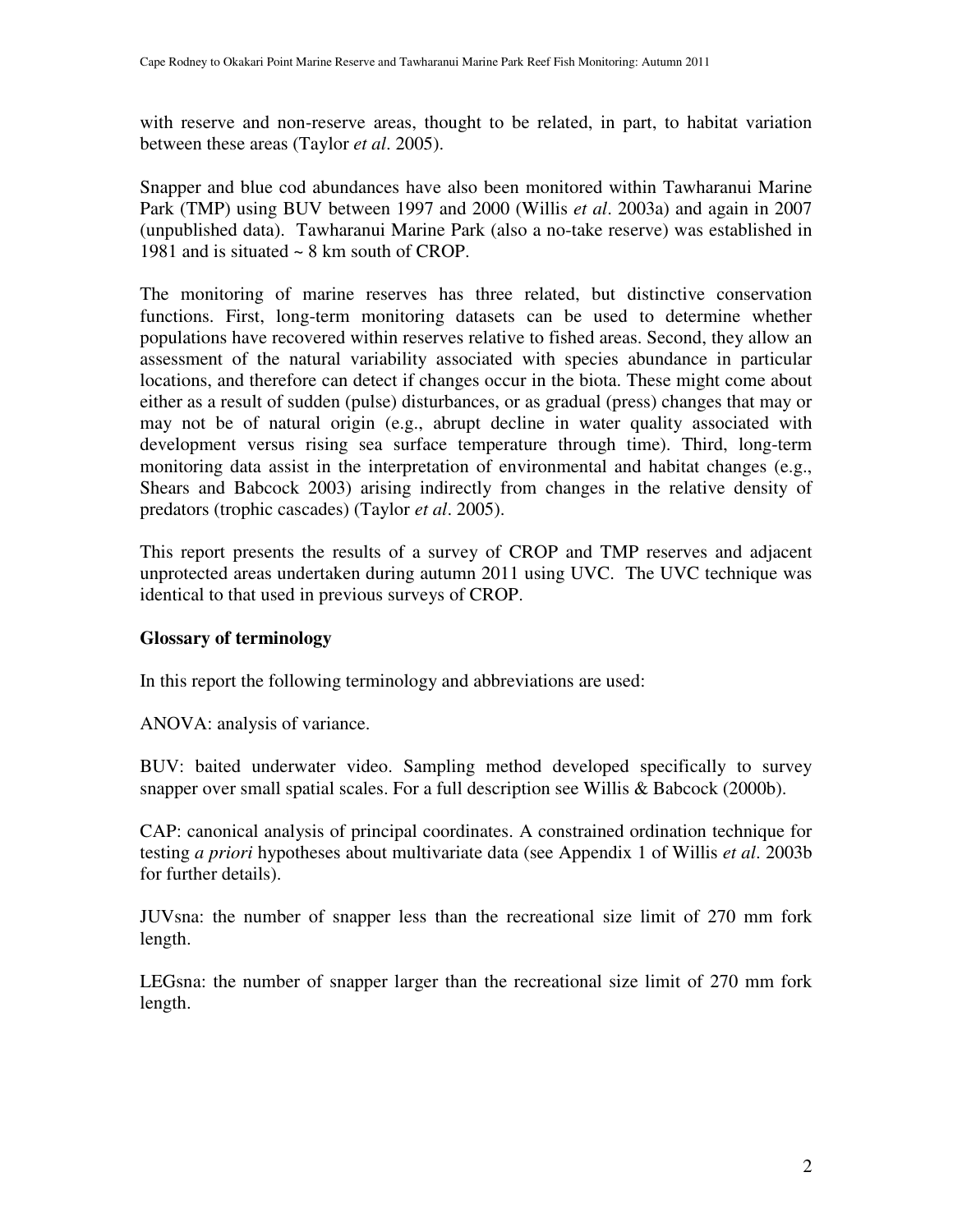PCO: principal coordinate analysis. An unconstrained ordination technique for visualising multivariate data in two dimensions (see Appendix 1 of Willis et al. 2003b for further explanation).

PERMANOVA: permutational multivariate analysis of variance (Anderson 2001a).

PERMDISP: permutational analysis of multivariate dispersions (Anderson 2004).

Status: as a factor in a model, the comparison of reserve versus non-reserve densities.

UVC: underwater visual census. Sampling method utilising scuba divers to count fish in  $25 \text{ m} \times 5 \text{ m}$  transects.

0+ age-class of recruit snapper (see Francis 1994)

1+ age-class of juvenile snapper 1 year old and greater (see Francis 1994).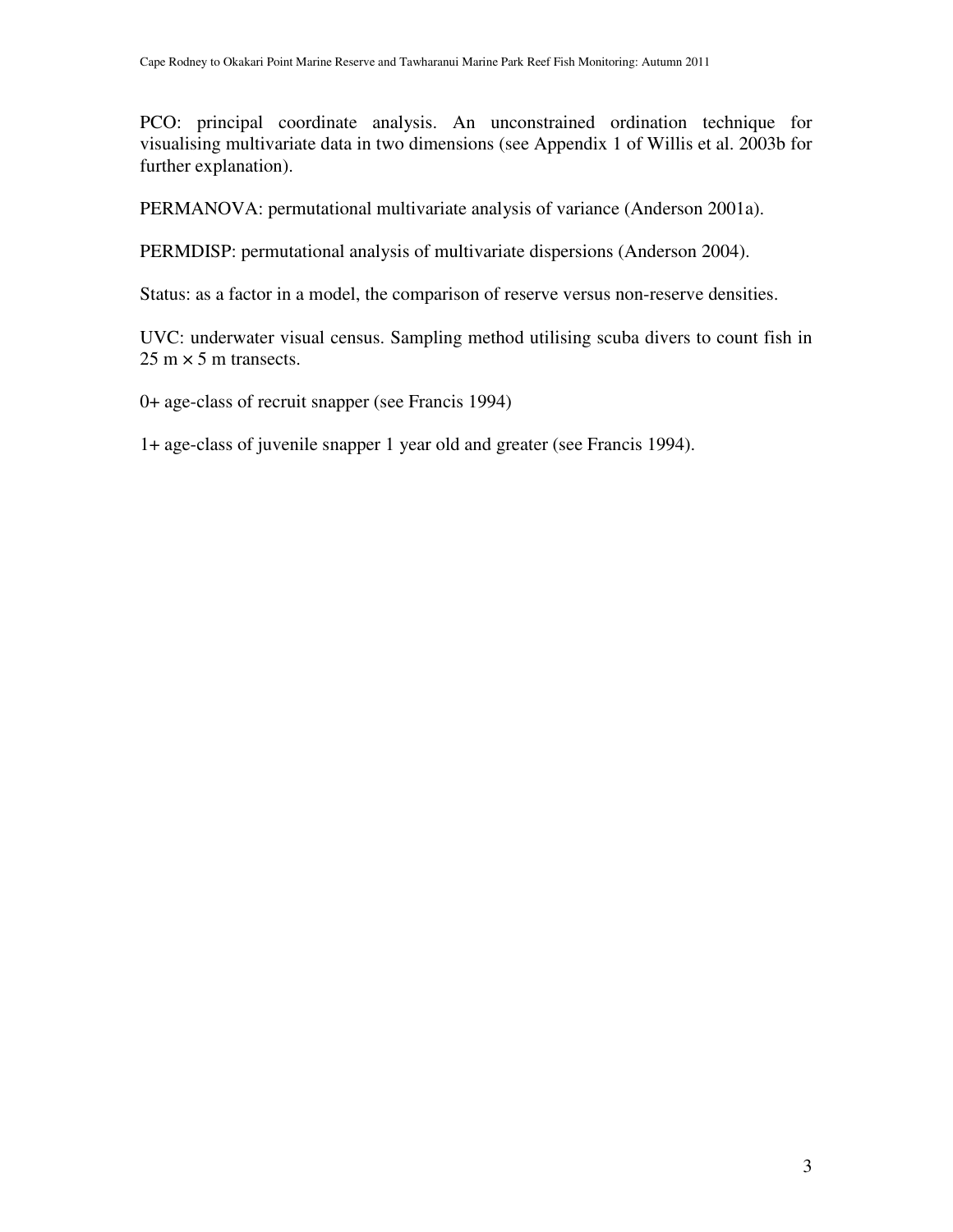### **2.0 Methods**

#### **2.1 Survey design**

The 2011 census of the Cape Rodney to Okakari Point Marine Reserve and Tawharanui Marine Park was carried out between April 1 and May 16, 2011. A total of 16 areas incorporating both marine protected areas and adjacent non-protected areas at Leigh Tawharanui and Kawau Island were surveyed (Fig. 2.1). For CROP reserve and adjacent coastline these were Areas 3, 4, 5, 6, 7 & 8 (within the reserve) and Areas 2, 9, 10 & 12 (outside of the reserve). For TMP and adjacent coastline these were Areas 15, 16, 17 (within the reserve) and Areas 18, 19, 20 (outside of the reserve).

The survey design and methods for underwater visual census (UVC) were identical to those used in past surveys (e.g., Taylor *et al.* 2005, Haggitt and Mead 2008). Within each area, sampling sites were selected to encompass the variability in habitat types as well as geographic coverage of the areas. Two reef sites per area were selected for UVC.

#### **2.2 Underwater visual census**

Within each site (two per area), two divers surveyed fishes within a total of ten 25 m  $\times$  5 m transects. For each transect a diver would fasten a fibreglass tape to the substratum, then swim 5 m before commencing counts to avoid sampling fish attracted to the diver on decent. The tape was then swum out to 30 m, with all fish visible 2.5 m either side of the swim direction counted, and depending on species, sized to  $\pm$  50 mm. This methodology has been utilised for other fish surveys in New Zealand and therefore provides fish assemblage data that can be compared to other regions. Occasionally, blue cod and spotties would follow divers between transects, and care was taken not to include those individuals in subsequent replicate transects. Depth at the start and end of each transect and the percent cover occurrence of broad habitat types according to Shears *et al.* (2005) were recorded at the transect origin and at 5m intervals thereafter.

#### **2.3 Data analysis**

Multispecies UVC data were examined using both univariate and multivariate techniques. All multivariate analyses were done using data pooled at the level of individual stations (i. e.,  $n = 10$  transects were summed for each variable to obtain a single observation for each station). There were 24 fish species recorded and included in analyses of CROP and TMP and associated control areas. For CROP, observations from Areas 2 and 8 were dropped from the formal analysis, as a balanced dataset was required for the majority of statistical analyses. There was a total of 16 multivariate observations, consisting of 2 stations within each of 8 areas, with 4 areas located inside the reserve (areas 4-7) and 4 areas located outside the reserve (areas 2, 9, 10 and 12). For TMP there was a total of 12 multivariate observations, consisting of 2 stations within each of 6 areas, with 3 areas located inside the reserve (areas 15-17) and 3 areas located outside the reserve (areas 18- 20).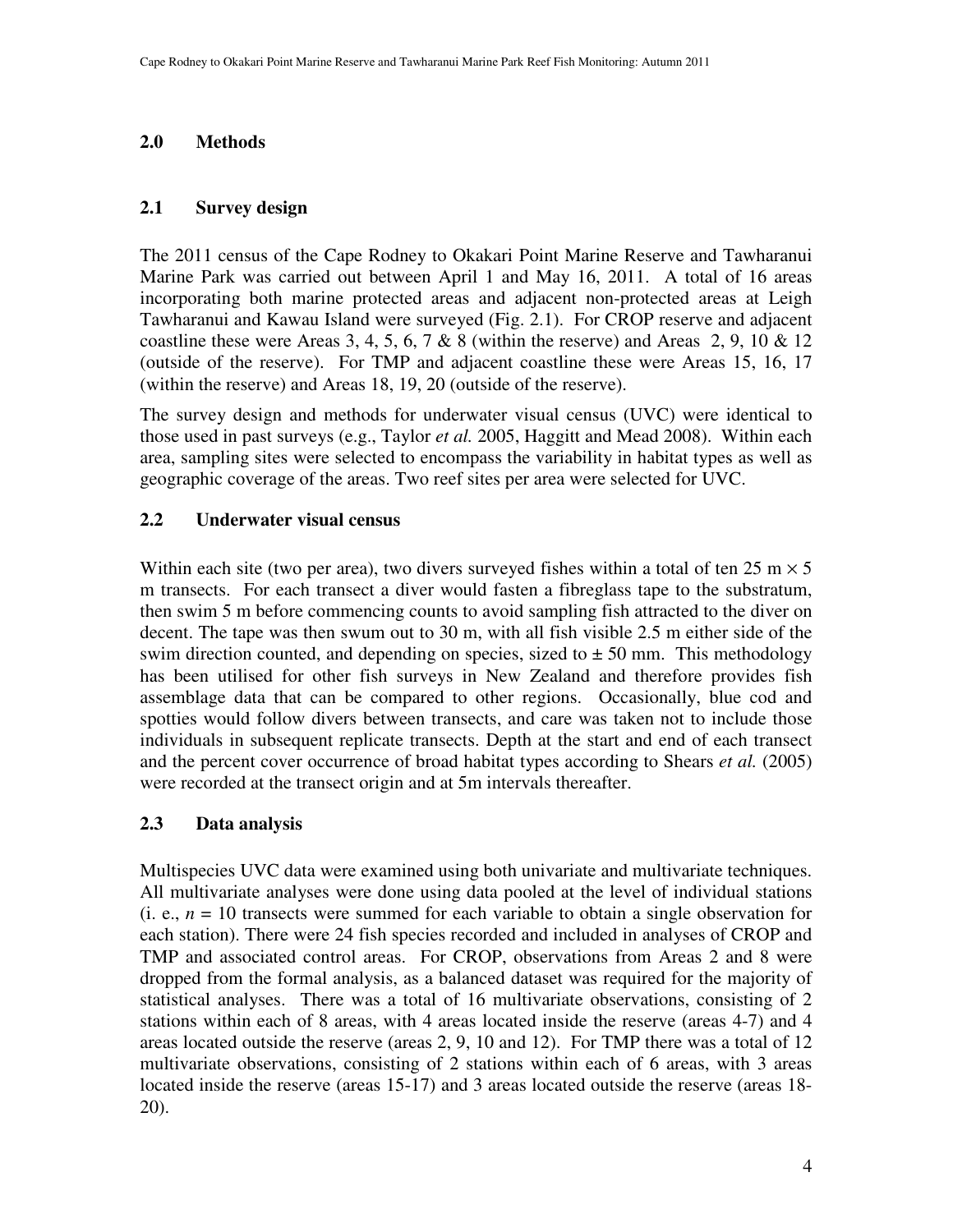The null hypothesis for multivariate analysis was that reef fish assemblage composition and variability in 2011 between 1) CROP reserve and equivalent non-reserve areas and 2) TMP and equivalent non-reserve areas were not statistically different from another.

All multivariate statistical tests were based on Bray-Curtis dissimilarities (Bray and Curtis 1957) calculated among observations for data transformed to  $y' = \ln(y + 1)$ . Relative dissimilarities in the fish assemblages observed at different stations were visualized using principal coordinate analysis (PCO, Gower 1966). Whole assemblages were analysed using permutational multivariate analysis of variance (PERMANOVA, Anderson 2001a); with the factor "Status" (reserve versus non-reserve) treated as a fixed factor and the factor "Area" treated as a random factor, nested within "Status". P-values were obtained using appropriate permutation tests (4999 permutations) for each individual term in the model (Anderson 2001b). Data were also examined for homogeneity of multivariate dispersions using the computer programme PERMDISP (Anderson 2004).

The effect of marine reserve status on reef fish assemblages were also examined using canonical analysis of principal coordinates (CAP, Anderson and Willis 2003, Anderson and Robinson 2003). CAP is a constrained ordination procedure, which finds an axis through the multivariate cloud that is best at discriminating group differences in multivariate space, if differences do exist. CAP is effectively a PCO followed by a traditional canonical discriminant analysis done on a number of PCO axes. Correlations of individual species with the canonical axis corresponding to "Status" was used as an indication of the species responsible for the differences in species assemblage patterns between reserve and non-reserve sampling sites.

The total number of species between reserve and non-reserve areas recorded using UVC were analysed with one-way ANOVA, with "Status" (reserve versus non-reserve) treated as a fixed factor. Levene's test for homogeneity of variances and Shapiro-Wilk tests for normality ensured assumptions were fulfilled for each of these two variables before proceeding with the ANOVA.

To examine contrasts between the means of individual species inside versus those outside each marine reserve, two-sample Wilcoxon rank sum test (equivalent to the Mann-Whitney U test, with continuity correction (Sokal and Rohlf 1981) was used.

The null hypotheses for univariate analysis was that species diversity and individual species abundances in 2011 between CROP reserve and equivalent non-reserve areas and TMP reserve and equivalent non-reserve areas were not statistically different from another.

To help visualise habitat differences among sites based on percent cover, data were square-root transformed and analysed with multidimensional scaling (MDS), based on a Euclidean distance matrix using Primer-E (Clark and Warwick 2001).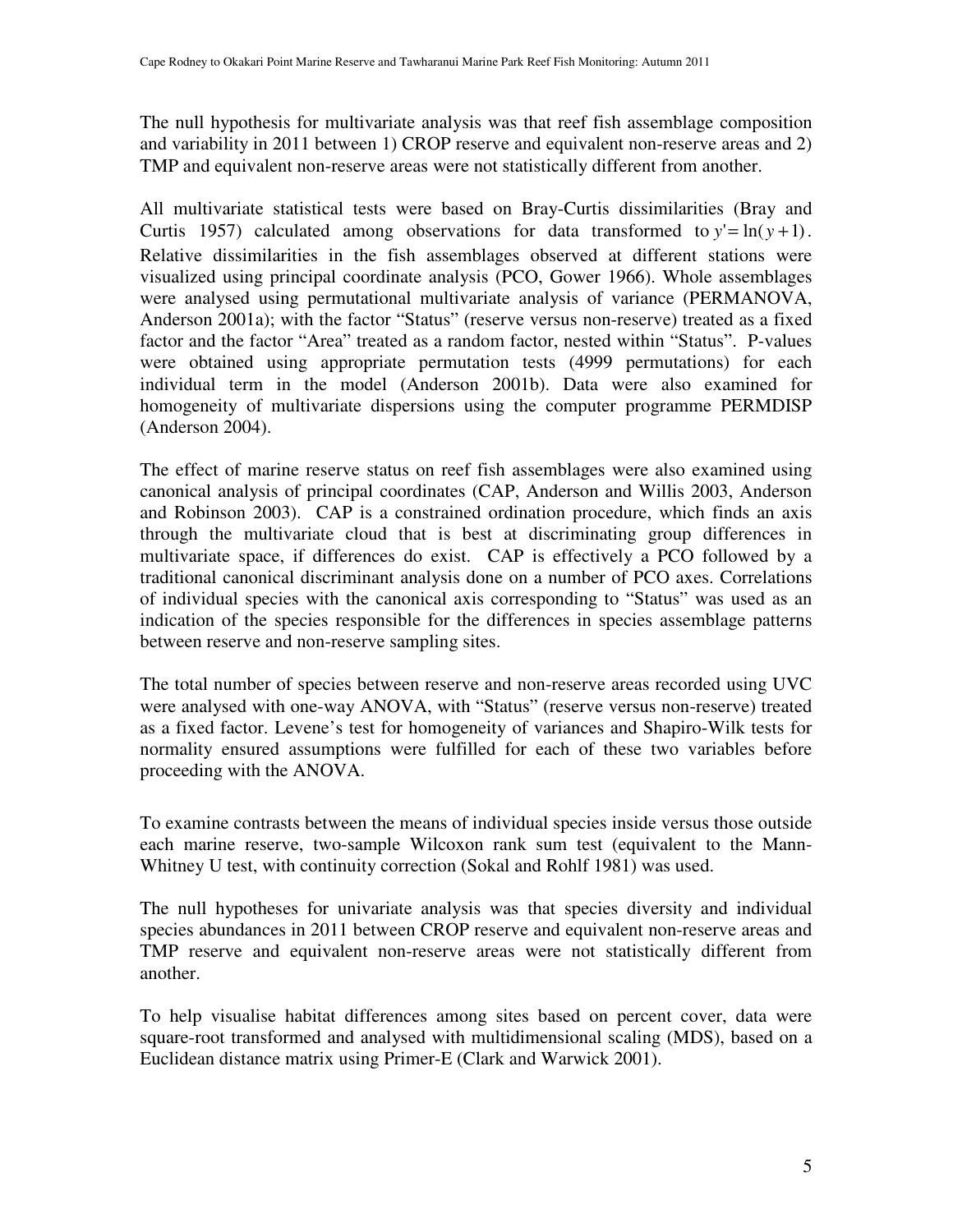

**Figure 2.1.** Map of survey areas across the Leigh and Tawharanui regions surveyed in 20011. CROP reserve areas surveyed were 3 to 8, with non-reserve areas 2, 9, 10, and 12. TMP areas surveyed were areas 15 to17, with non-reserve areas 18 to 20.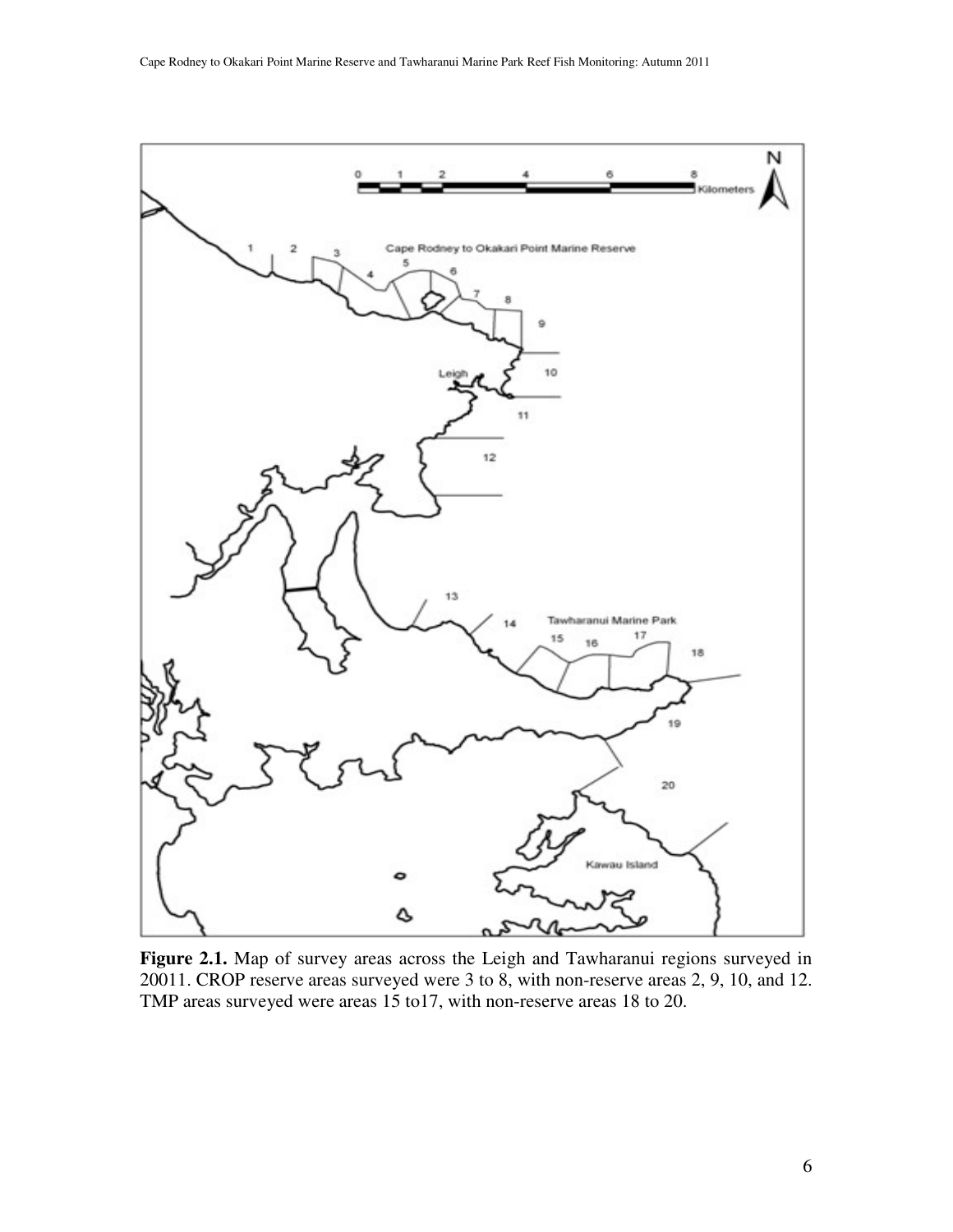## **3.0 Results**

#### **3.1 Cape Rodney to Okakari Point marine reserve and control areas: Community-level patterns 2011**

In 2011, the reef fish assemblage composition was statistically different<sup>1</sup> (PERMANOVA – Anderson 2005) between CROP reserve and the non-reserve coastline sampled (Status,  $F = 2.57$ ,  $P < 0.05$ ), although assemblage composition among areas within the reserve and non-reserve (Area (Status))  $F = 1.46$ ,  $P = 0.074$ ) was not statistically significant. There was no statistically significant difference in the multivariate dispersion of fish assemblages between the reserve and non-reserve areas (PERMDISP Anderson 2004). This is supported by the PCO plot (metric MDS) which shows a wide spread of reserve and non-reserve sampling sites (Fig. 3.1) across the ordination.

Canonical analysis (CAP) indicated differences between assemblages inside versus outside of the reserve with distinct separation (no overlap) between the two groups (Fig. 3.2). The squared canonical correlation was 0.77 and the discriminant function correctly allocated 7 out of 8 non-reserve stations and 7 out of 8 reserve stations with a total allocation success of 87.5 %. The permutation test indicated that the level of discrimination was statistically significant  $\delta^2 = 0.73$ ,  $P = 0.001$ ). A range of species had higher frequencies and were accordingly more-representative of fish assemblages within the reserve including butterfish, snapper, john dory, banded wrasse, blue cod and silver drummer (Table 3.1). Assemblages outside of the reserve had higher frequencies of sweep, spotty, and goatfish (Table 3.1).

| <b>Table 3.1.</b> Individual species having correlations of $ r  > 0.20$ with the canonical axis separating |  |
|-------------------------------------------------------------------------------------------------------------|--|
| reserve from non-reserve sites and occurring in at least 10% of the sites.                                  |  |

| Positive correlation (reserve)     |                            | r        |
|------------------------------------|----------------------------|----------|
|                                    |                            |          |
| <b>Butterfish</b>                  | Odax pullus                | 0.601    |
| John dory                          | Zeus faber                 | 0.523    |
| Snapper                            | Pagrus auratus             | 0.565    |
| Silver drummer                     | Odax pullus                | 0.378    |
| <b>Banded wrasse</b>               | Notolabrus fucicola        | 0.284    |
| Red moki                           | Cheilodactylus spectabilis | 0.367    |
| Blue cod                           | Parapercis colias          | 0.334    |
| Negative correlation (non-reserve) |                            |          |
| Sweep                              | Scorpis lineolatus         | $-0.540$ |
| Spotty                             | Notolabrus celidotus       | $-0.449$ |
| Goatfish                           | Upeneichthys lineatus      | $-0.406$ |
|                                    |                            |          |

 1 To create a balanced dataset statistical analysis was undertaken using reserve sites 4-7 and non-reserve sites 2,9,10 and 12, for PCO, PERMANOVA, PERMDISP and CAP analysis,.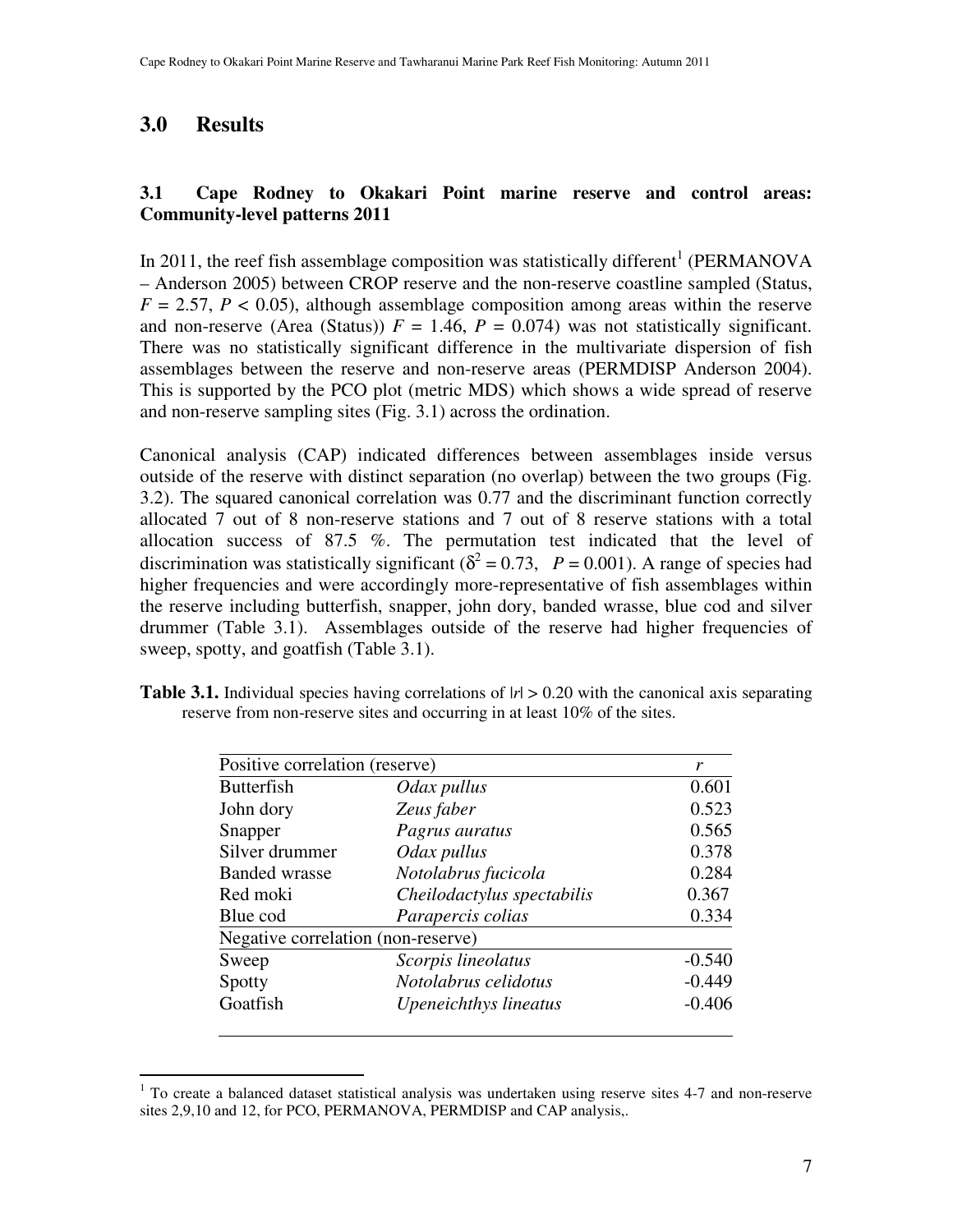

Figure. 3.1. Ordination plot of the first two PCO axes (explaining 82.7 % of the original variability) based on Bray-Curtis dissimilarities of  $ln(y+1)$  transformed species abundance data (24 species). The plots depict assemblages at different stations based on status for (A) CROP reserve (dark symbols) versus non-reserve (open symbols) and (B) based on area, with reserve areas 4 through 7 (with 2 stations A,B per area) and non-reserve areas 3, 8,9,10 and 12 (2 stations per area A, B).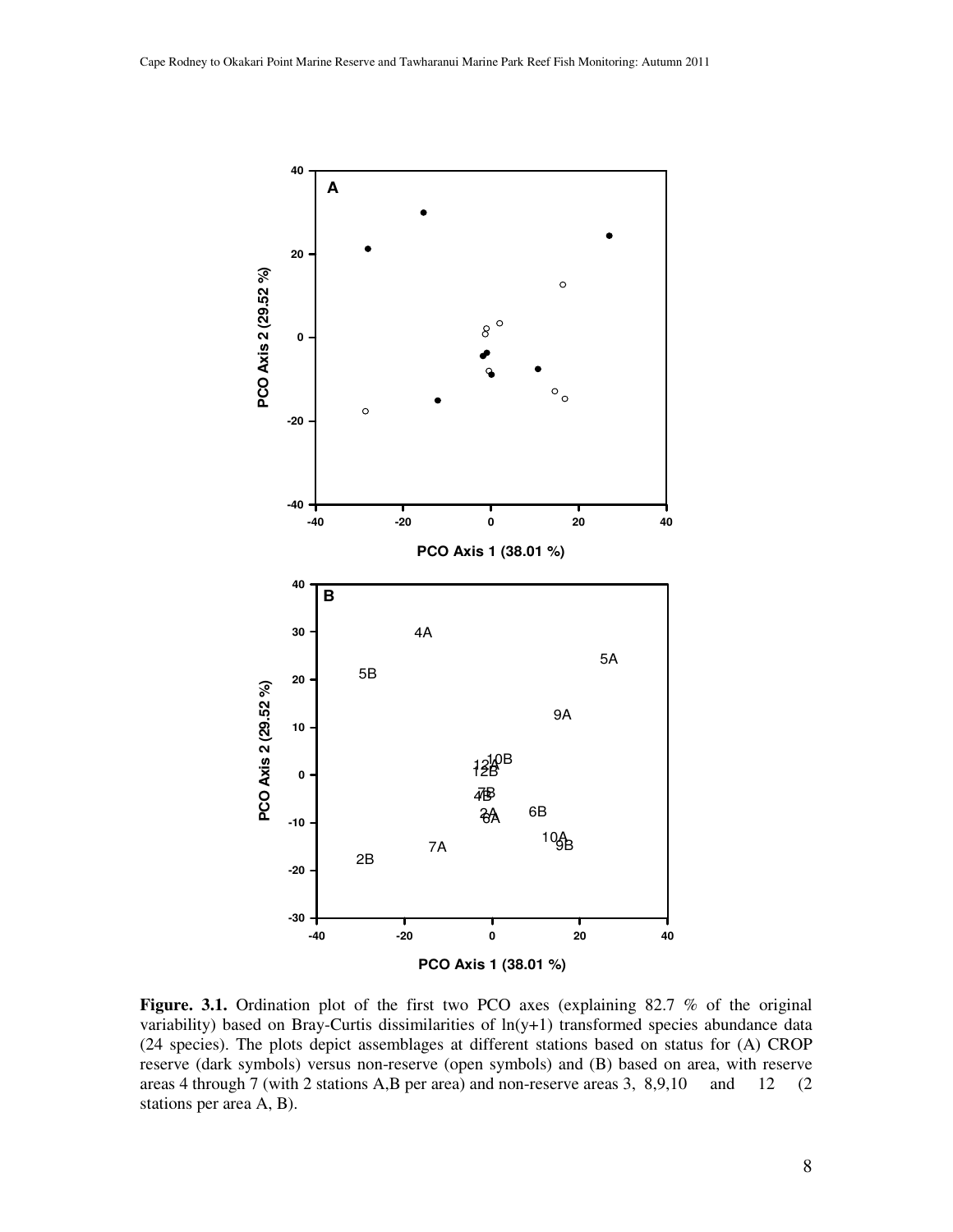

**Figure 3.2.** Plot of the canonical axis from a CAP constrained ordination to discriminate fish assemblages from CROP reserve versus non-reserve stations. The discriminant analysis was done on the first  $m = 8$  PCO axes (which explained 99.99% of the original variability) from Bray-Curtis dissimilarities of ln(y+1) transformed species abundances (24 species).

On average there were fewer species observed in areas outside the reserve (mean =  $10.8 \pm$ 2.5 SE), compared to areas inside the reserve (mean =  $12.3 \pm 1.1$  SE) but this difference was not statistically significant  $(F_{1,8} = 1.06, P = 0.306)$ .

As suggested for previous surveys (Taylor *et al*. 2005, Haggitt and Mead 2008), differences in reef fish assemblage composition between CROP reserve and non-reserve areas may be related to the prevalence of different habitat types across sample transects, with greater habitat variability occurring outside. Based on percent habitat occurrence, the kelp *Ecklonia radiata* (hereafter *Ecklonia*) was by far the most dominant habitat type across reserve areas surveyed, followed by mixed algae (Fig. 3.3). Together *Ecklonia* and mixed algae accounted for over 90 % of the habitat types recorded. Urchin barrens, turfing algae, cobbles and sand were all  $\lt 2\%$  (Fig. 3.3). Conversely, urchin barrens was the dominant habitat type ( $> 50 \%$ ) in non-reserve areas followed by mixed algae, *Ecklonia,* turfing algae, and sand (Fig. 3.3). Habitat types presented as an MDS ordination (Fig. 3.4) illustrates a clear division between reserve and non-reserve sites, with reserve sites predominantly located to the left of the ordination and non-reserve predominantly to the right.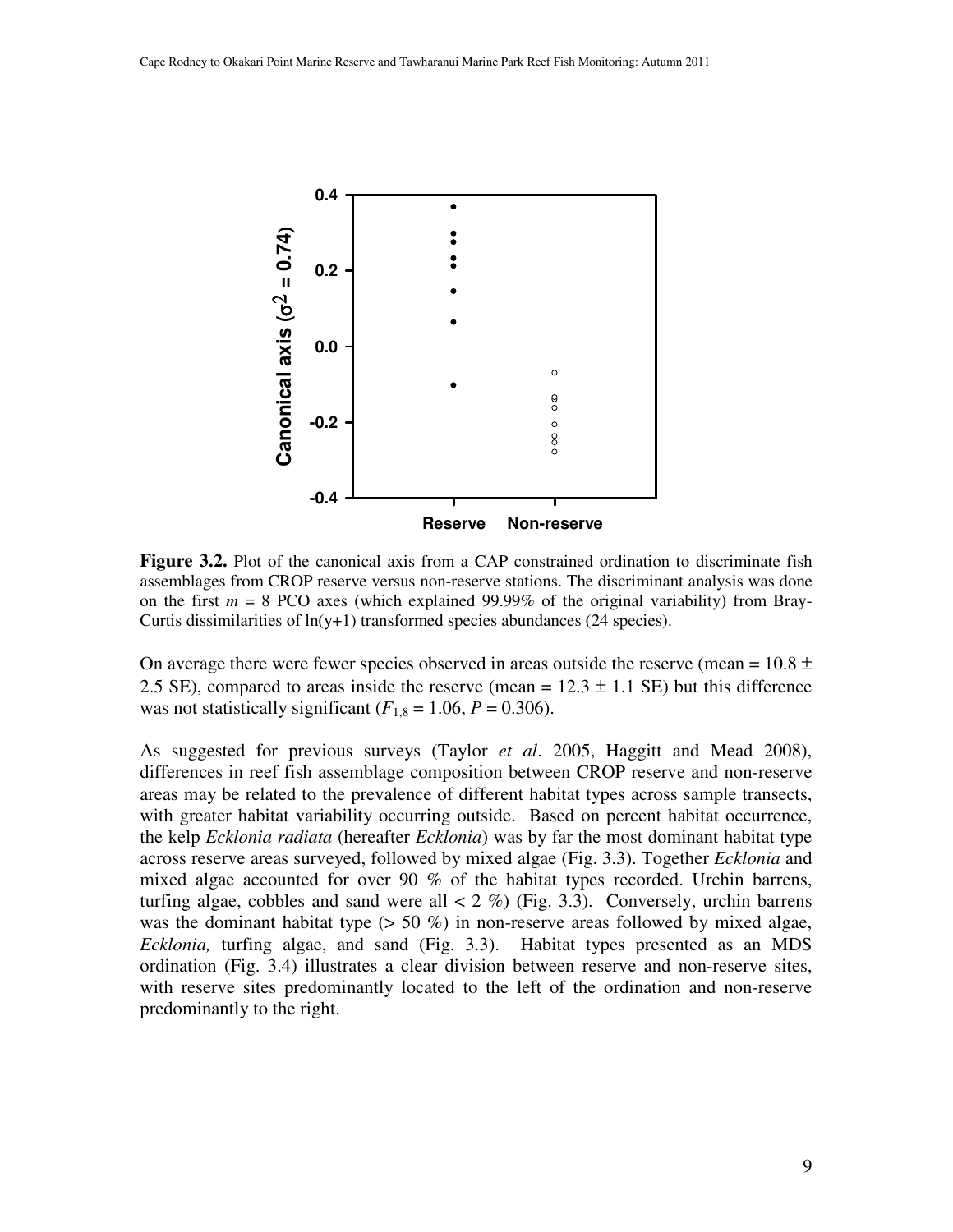

**Figure 3.3.** Main habitat types based on percent cover (pooled across areas) for CROP reserve and non-reserve locations surveyed in 2011.



**Figure 3.4.** MDS plot based on 6 habitat classes, for CROP reserve sites (red) and non-reserve sites (black) surveyed in 2011.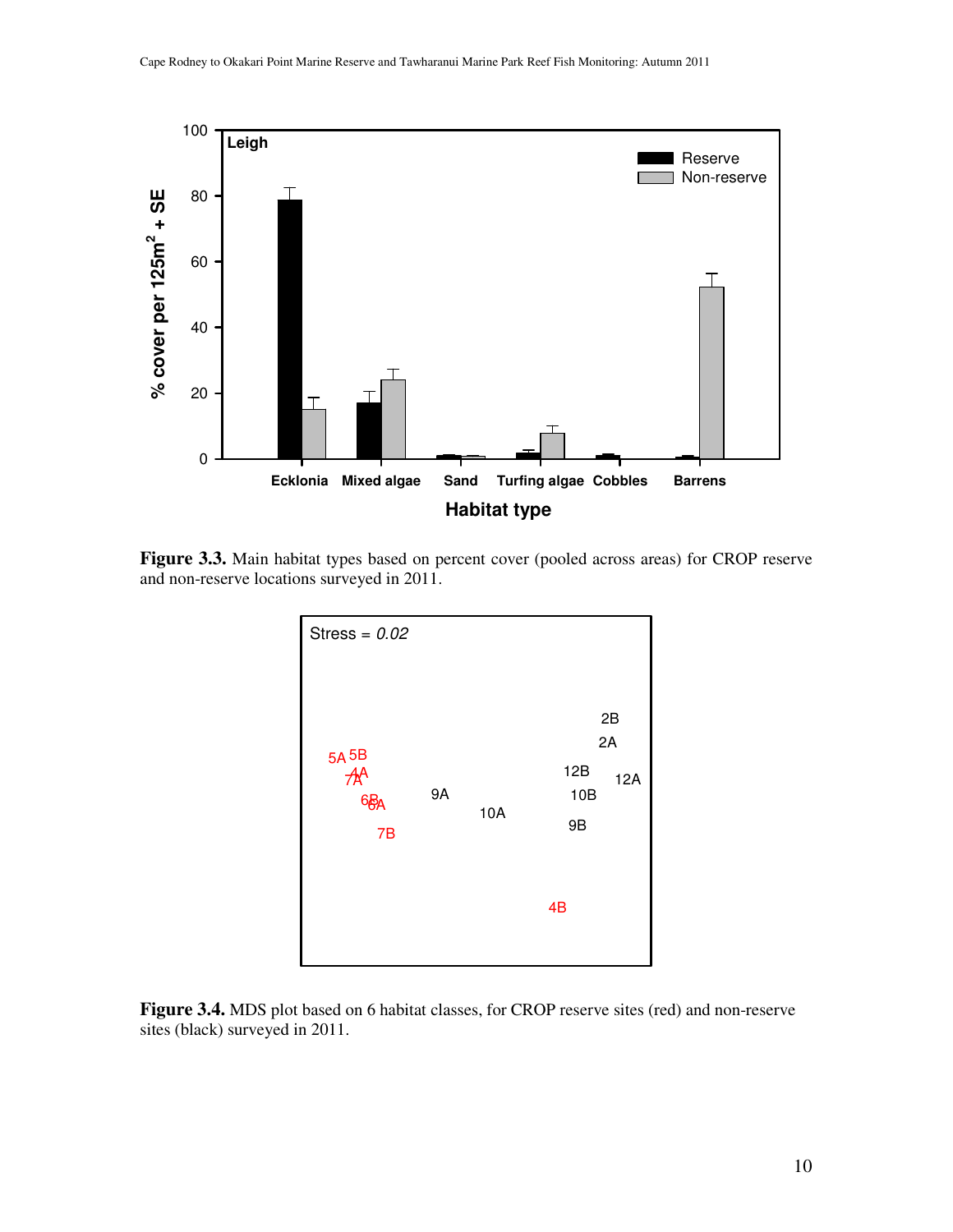#### **3.2 Tawharanui Marine Park and control areas: Community-level patterns**

Reef fish assemblage composition between TMP reserve and non-reserve areas in 2011 was not statistically significant (PERMANOVA) (Status  $F = 1.54$ ,  $P = 0.129$ ), nor were the individual areas within TMP and the non-reserve coastline (Area (Status),  $F = 1.11$ ,  $P$  $= 0.34$ ). This is reflected in the PCO ordination with no clear grouping or separation between reserve and non-reserve sites surveyed (Fig. 3.5). Further, multivariate dispersion analysis (PERMDIS – Anderson 2004) indicated no statistically significant difference in assemblage variability  $(F = 0.11, P = 0.76)$  between reserve and non-reserve areas surveyed.

Additional canonical analysis, used to examine differences between fish assemblages inside the reserve versus outside was not compelling. The squared canonical correlation was 0.27 and there was clear overlap between the two groups in the discriminant model (Fig. 3.6). The permutation test found the level of discrimination was not statistically significant (Fig. 3.6, canonical correlation,  $\delta^2 = 0.234$ ,  $P = 0.533$ ).

Species diversity was higher inside the reserve (mean =  $11.8 \pm 0.8$  SE), relative to areas outside (mean = 8.83  $\pm$  1.1 SE), and this difference was statistically significant ( $F_{1,10}$  = 5.23,  $P = 0.0452$ ).

Habitats with the highest mean percent cover within TMP were mixed algal habitat *Ecklonia* forest and urchin barrens, with sand and cobbles comprising < 4 % (Fig. 3.7). A similar pattern was apparent for non-reserve areas with mixed algae and *Ecklonia* the two most dominant habitat types ( $>$  30 %), followed by urchin barrens habitat ( $\sim$  25 %), with remaining habitats  $< 4 \%$ . The percent cover of barrens within TMP was also much higher than that enumerated within CROP (Fig. 3.7). The MDS ordination highlights further the general accordance of habitats between reserve and non-reserve sites with no obvious separation between groups (Fig. 3.8).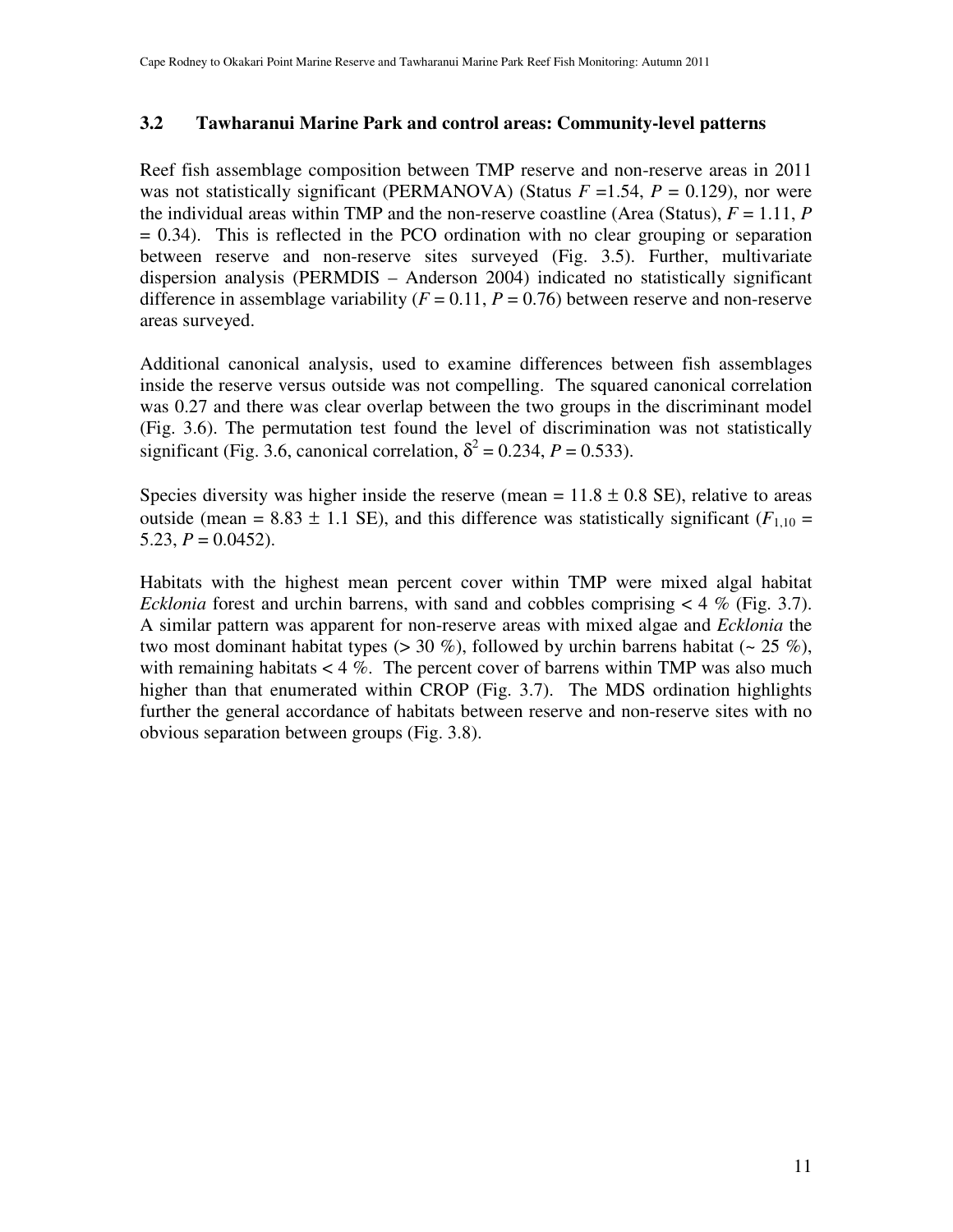

**Figure 3.5.** Ordination plot of the first two PCO axes (explaining 56.14% of the original variability) based on Bray-Curtis dissimilarities of ln(y+1) transformed species abundance data (24 species). The plots depict assemblages at different sites with labels based on status for (A) TMP (dark symbols) versus non-reserve (open symbols) status and (B) based on area for TMP reserve areas 15 through 17 (with 2 stations A,B per area) and non-reserve areas 18 through 20.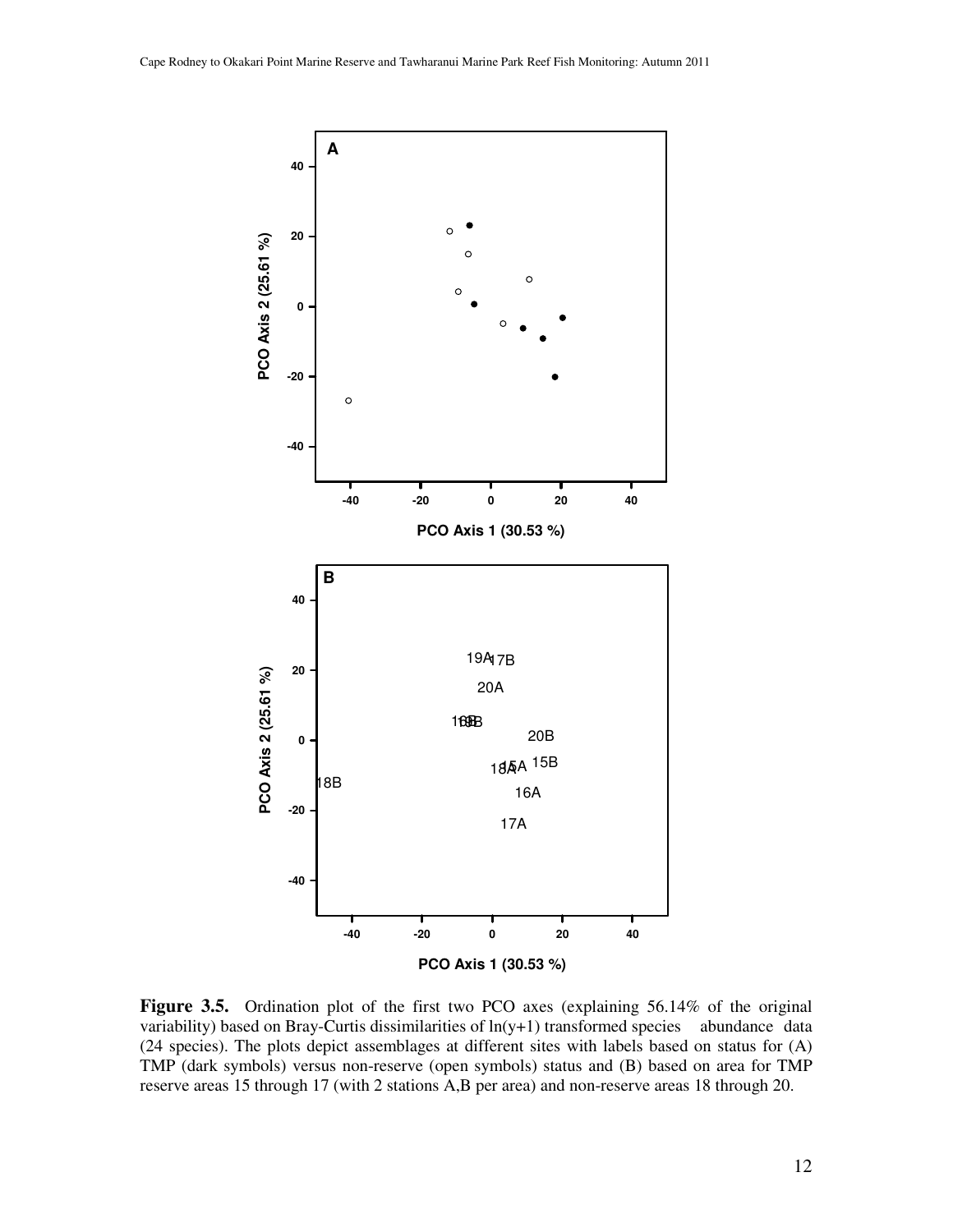

**Figure 3.6.** Plot of the canonical axis from a CAP constrained ordination to discriminate fish assemblages from TMP reserve versus non-reserve stations. The discriminant analysis was done on the first *m* = 9 PCO axes (which explained 99.99% of the original variability) from Bray-Curtis dissimilarities of  $ln(y+1)$  transformed species abundances (24 species).



**Figure 3.7.** Main habitat types based on percent cover (pooled across areas) for TMP reserve and non-reserve locations surveyed in 2011.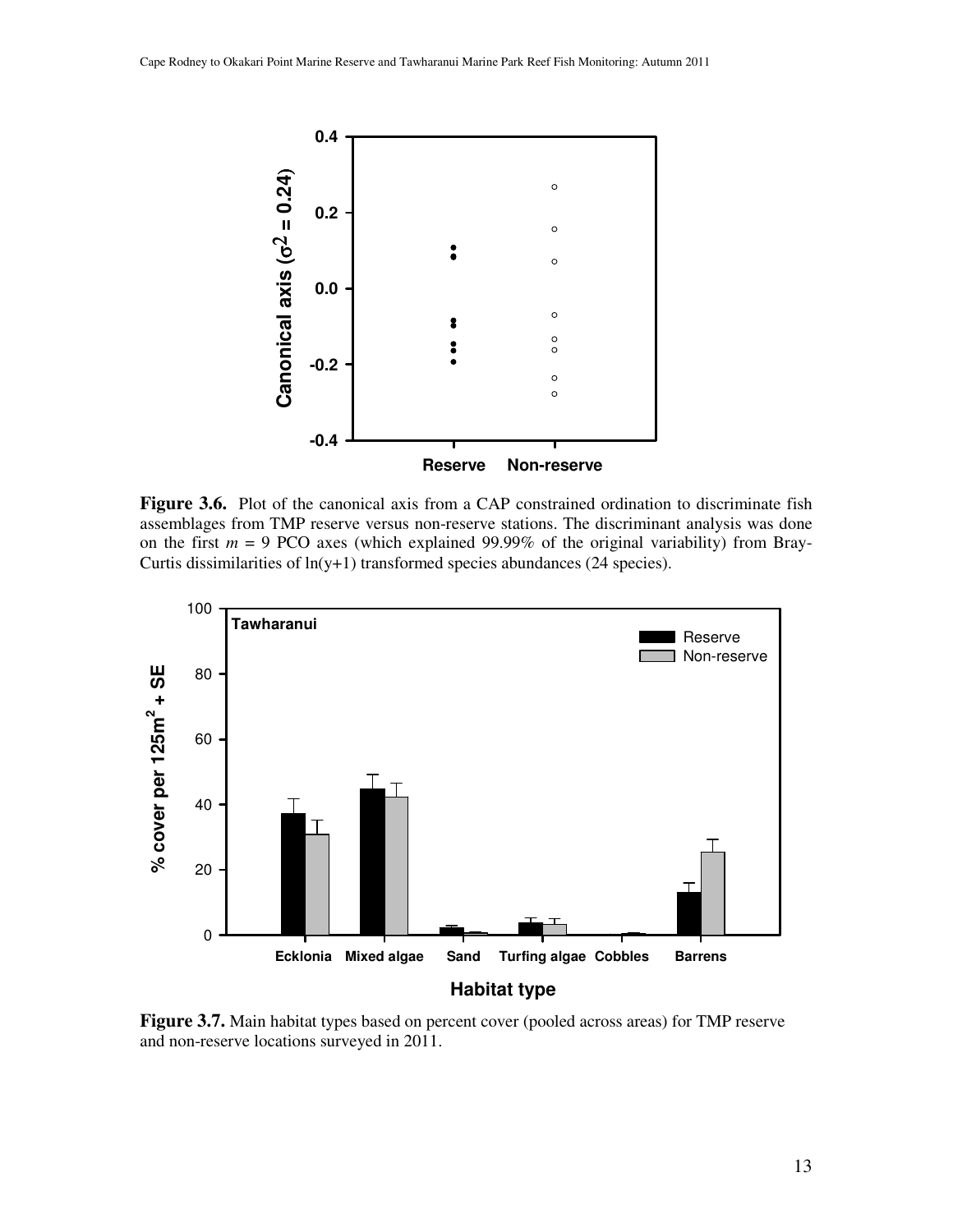

**Figure 3.8.** MDS plot based on 6 habitat classes, for TMP sites (red) and non-reserve sites (black) surveyed in 2011.

#### **3.3 Cape Rodney to Okakari Point marine reserve and control areas: Individual species**

A consistent trend for UVC surveys undertaken for CROP reserve and the corresponding non-reserve coastline has been high variability through time for a range of taxa, particularly pelagic species (e.g., blue maomao, sweep, kahawai etc). While this was true for the 2011 survey, several trends were also apparent. Abundance levels for a range of common fish species are presented in Figs 3.9; 3.12-3.16.

In 2011, snapper (*Pagrus auratus*) abundance within the reserve was the highest recorded since the inception of the monitoring programme at  $4.8 \pm 0.4$  SE per 125 m<sup>2</sup> and statistically different ( $Z = 6.59$ ,  $P < 0.0001$ ) from non-reserve levels at  $1.4 \pm 0.4$  SE per 125 m<sup>2</sup>. Interestingly, non-reserve snapper abundance was the highest recorded since 2002. The 2011 levels contrasts with the linear decline in abundance evident within reserve and non-reserve sample populations between 2002 and 2008 (Fig. 3.9)<sup>2</sup>. Within the reserve, highest snapper abundance occurred in the two central areas (4 and 5) with a progressive decline in abundance with increasing distance to the north-eastern (Area 3) and south-western (Area 8) reserve boundaries (Fig 3.10), a trend that matches past BUV surveys at CROP and Hahei (Taylor *et al.* 2005, 2006)<sup>3</sup>.

 $\overline{a}$ 

 $2$  Note: Both 2008 and 2011 levels are based on 4 areas being surveyed within and outside the reserve whereas pre-2008 surveys are based on 6 areas.

 $3$  Data from Areas 2 and 8 within CROP are presented for Fig. 3.10; however these sites are not included in formal statistical analyses.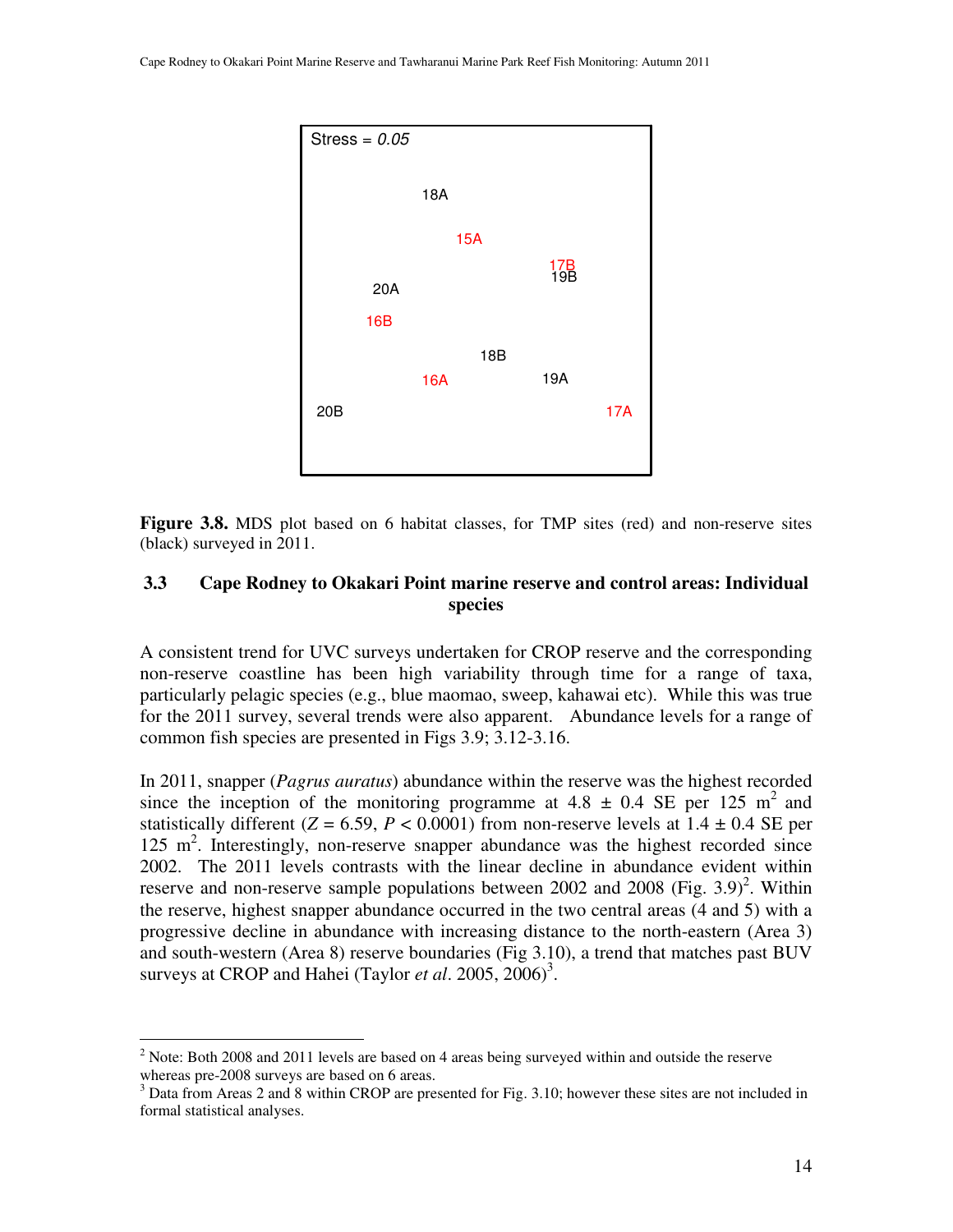Snapper were  $\sim$  2–fold larger within the reserve (270.4 mm  $\pm$  16.5 (95 % CI)), compared to the non-reserve sample population (129.6mm  $\pm$  13.7 (95 % CI) non-reserve) and this difference was statistically significant  $(Z = 8.09, P < 0.0001)$ . Due to higher numbers of snapper being counted and sized within CROP and across the non-reserve coastline in 2011, size frequency distributions differ considerably to those of 2008 (Fig. 3.11). For CROP this is visible in an increase of small sub-legal individuals particularly those  $\leq 100$ mm FL (corresponding to 0+ and 1+ age classes), coupled with a higher frequency of individuals between 300-400 mm FL and larger snapper  $> 500$  mm FL (Fig. 3.11). Similarly, for the non-reserve sample population there was a greater frequency of individuals of FL  $\leq$  100 mm relative to other size groupings and in relation to 2008 levels. Legal-sized snapper were also more abundant relative to 2008 levels; although UVC may underestimate non-reserve legal-sized *P. auratus* abundance, due to their tendency to display "diver negative" behaviour.

Consistent with previous surveys, blue cod abundance in 2011 was higher inside CROP compared to outside, with 2011 levels similar to the 2002 autumn survey, i.e.,  $< 0.15$ individuals per 125 m<sup>2</sup> (Fig. 3. 9). The current abundance marks the lowest recorded since a 2003 peak in abundance of around 0.4 individuals per 125  $m^2$ , which was followed by a steady decline. In past BUV and UVC surveys increased sea surface temperature has been touted as playing a causative role in the low numbers of blue cod numbers across the Leigh area (Taylor *et al*. 2005).

A range of species had higher abundances within CROP relative to the unprotected Leigh coastline in 2011, and, for the most part, exhibited broad commonality with abundance levels estimated in 2008. These included red moki (*Cheilodactylus spectabilis*), banded wrasse (*Notolabrus fucicola*), parore (*Girella tricuspidata*), silver drummer (*Kyphosus sydneyanus*), blue maomao (*Scorpis violaceus*) and butterfish (*Odax pullus*). Of these, red moki abundance has remained reasonably stable between 2005 and 2011 at  $> 1$  individual per 125 m<sup>2</sup> with non-reserve abundance consistently < 1 individual per 125 m<sup>2</sup> (Fig. 3.9) with the difference in 2011 statistically significant ( $Z = 3.29$ ,  $P < 0.001$ ). Butterfish remain at > 0.5 individuals per 125 m<sup>2</sup>, a level maintained since 2003, with non-reserve levels remaining at < 0.2 individuals per 125 m<sup>2</sup> (Fig. 3.16). The difference between reserve and non-reserve levels in 2011 was also statistically significant ( $Z = 3.29$ ,  $P <$ 0.001).

Parore numbers steadily increased within the reserve between 2002 and 2008 from around 0.5 per 125 m<sup>2</sup> to 1.5 per 125 m<sup>2</sup>, with levels in 2011 in accordance with 2008 (Fig 3.13). With the exception of 2005, non-reserve levels have consistently remained  $\lt$ 0.5 individuals per 125  $m^2$  since the inception of sampling in 2008. Differences between reserve and non-reserve levels in 2011 were statistically significant  $(Z = 2.59, P < 0.001)$ .

Silver drummer maintained higher abundances within the reserve relative to outside in 2011 and the difference was statistically significant  $(Z = 2.98, P < 0.001)$ . Principally, silver drummer levels have remained  $> 1$  individual per 125 m<sup>2</sup> since the fist survey, with peaks in abundance at around 2 individual per  $125 \text{ m}^2$  in 2000 and 2005 (Fig. 3.14).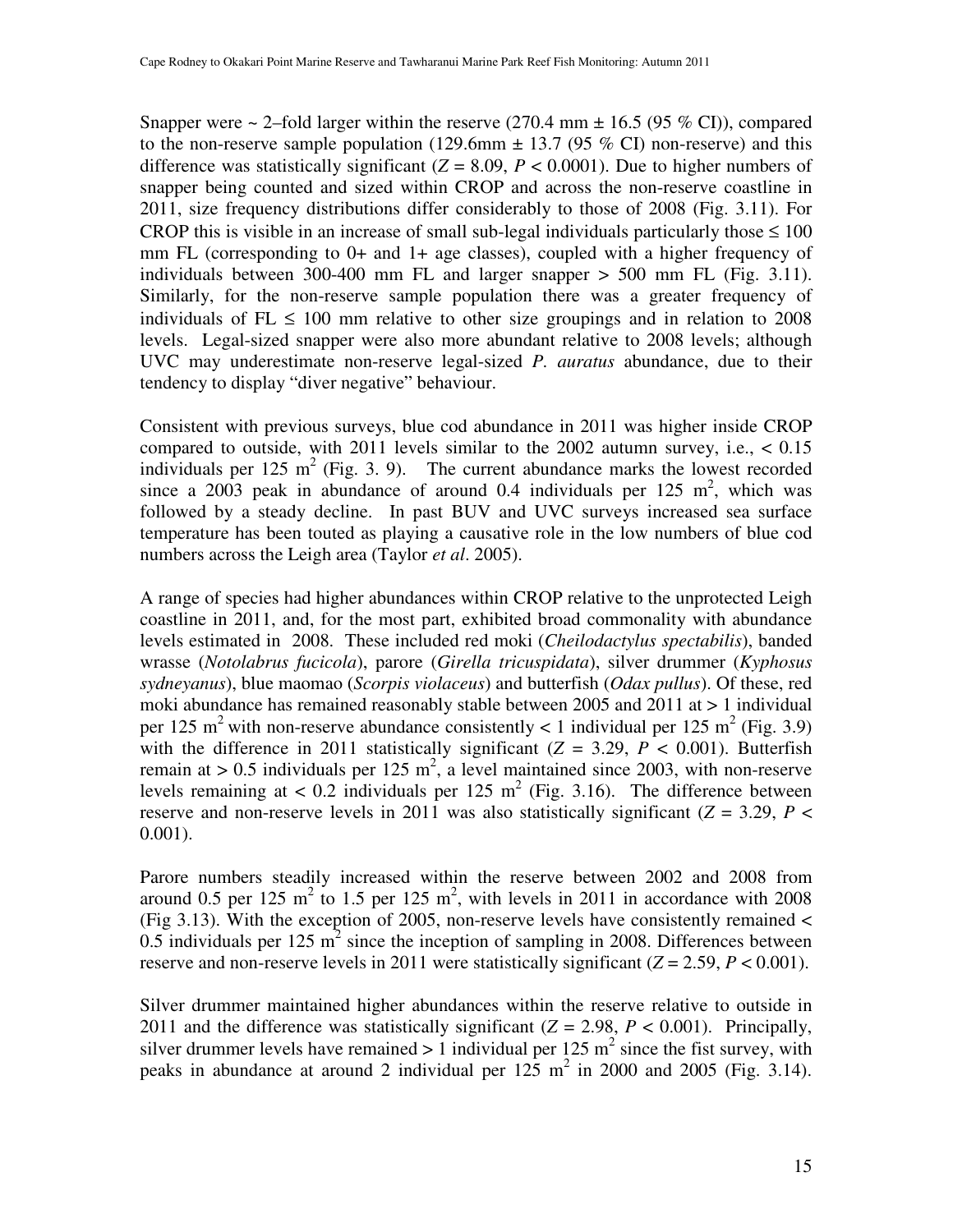Conversely the non-reserve sample population has remained at  $< 0.5$  individuals per 125 m<sup>2</sup> across surveys.

The only species that has continually displayed higher abundance in non-reserve areas through time is the goatfish (*Upeneichthys lineatus*) (Fig. 3.14). While the current level of 2.19 individual per 125  $m^2$  marks a slight decline from 2008 levels, abundance still remains > 2-fold that of the reserve and statistically different  $(Z = -2.14, P < 0.001)$ .

Abundance patterns of schooling taxa such as kahawai (Fig. 3.13), jack mackerel (Fig. 3.13), and sweep (Fig. 3.15) have remained highly variable across reserve and nonreserve areas from the beginning of the monitoring programme and again were highly variable in 2011. Interpretation of trends through time for these species is therefore difficult.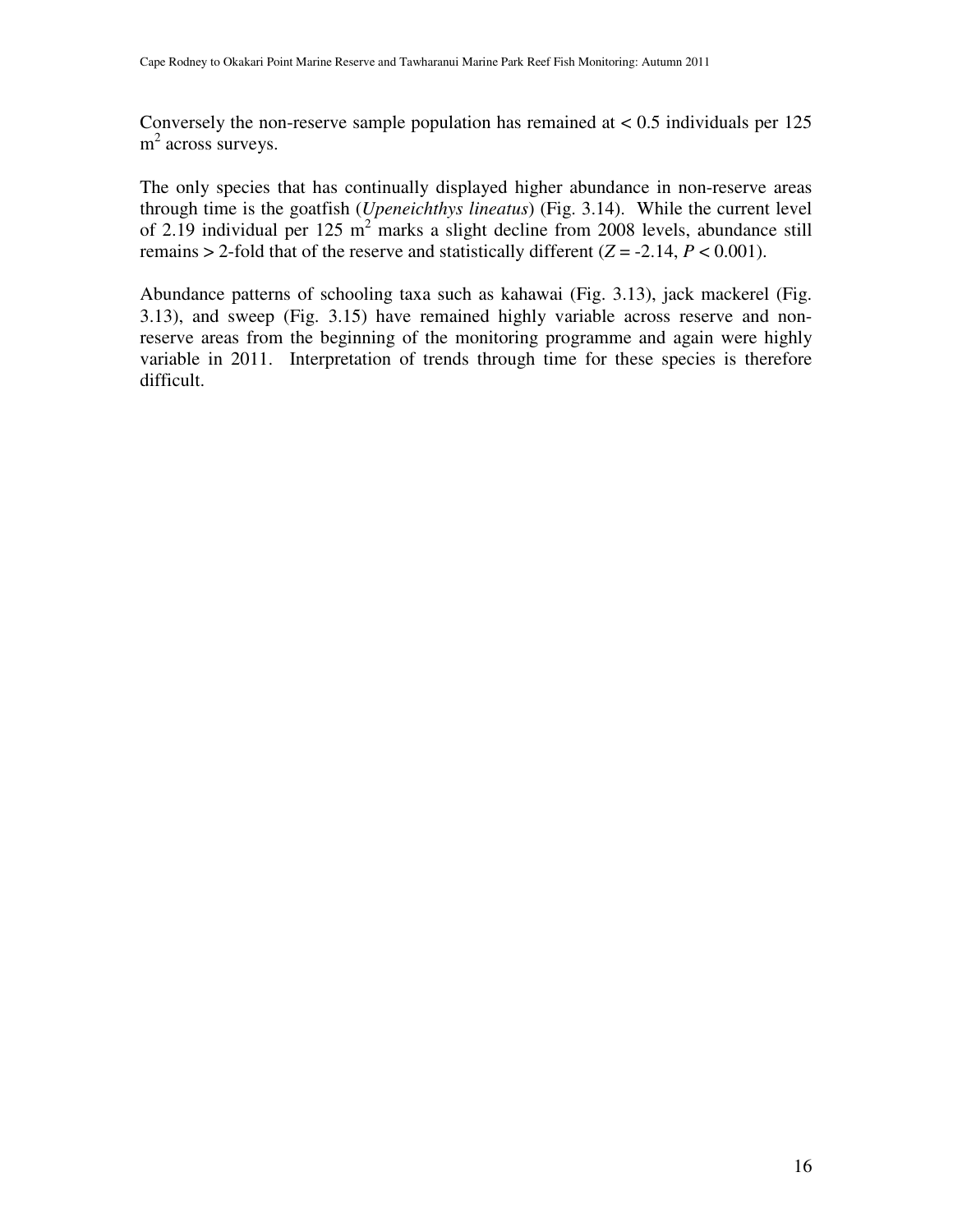

**Figure 3.9.** Long term trends in the densities of snapper, blue cod, and red moki inside and outside the Cape Rodney to Okakari Point Marine Reserve, as measured using UVC between 2000 and 2011 and inside and outside Tawharanui Marine Park between 2008 and 2011. Note: *y* axis scale differs among plots.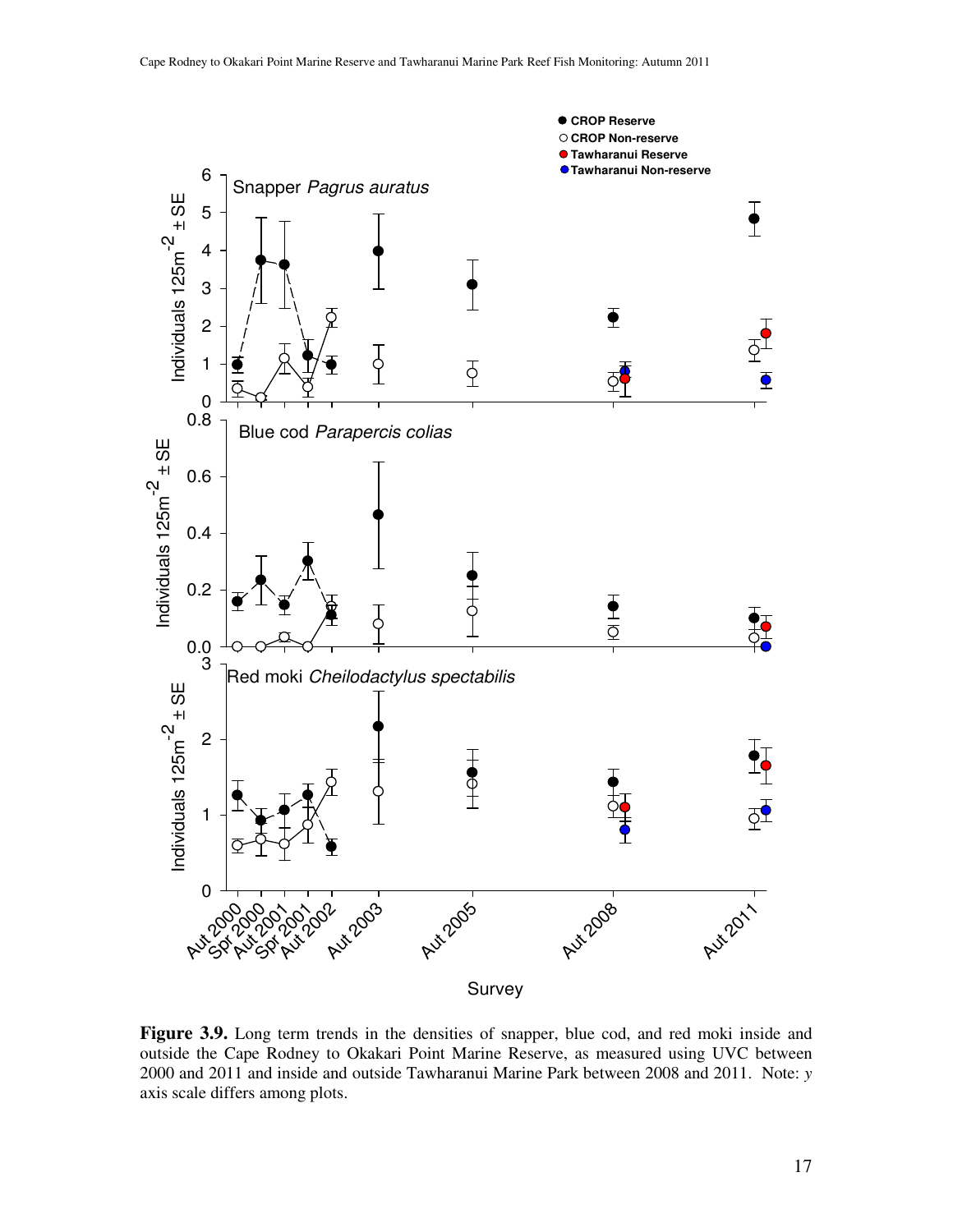.



**Fork length (mm)**

**Figure. 3.10** Size frequency distributions for snapper (*Pagrus auratus*) within CROP reserve and non-reserve areas surveyed for 2008 and 2011. Data are pooled across respective survey areas.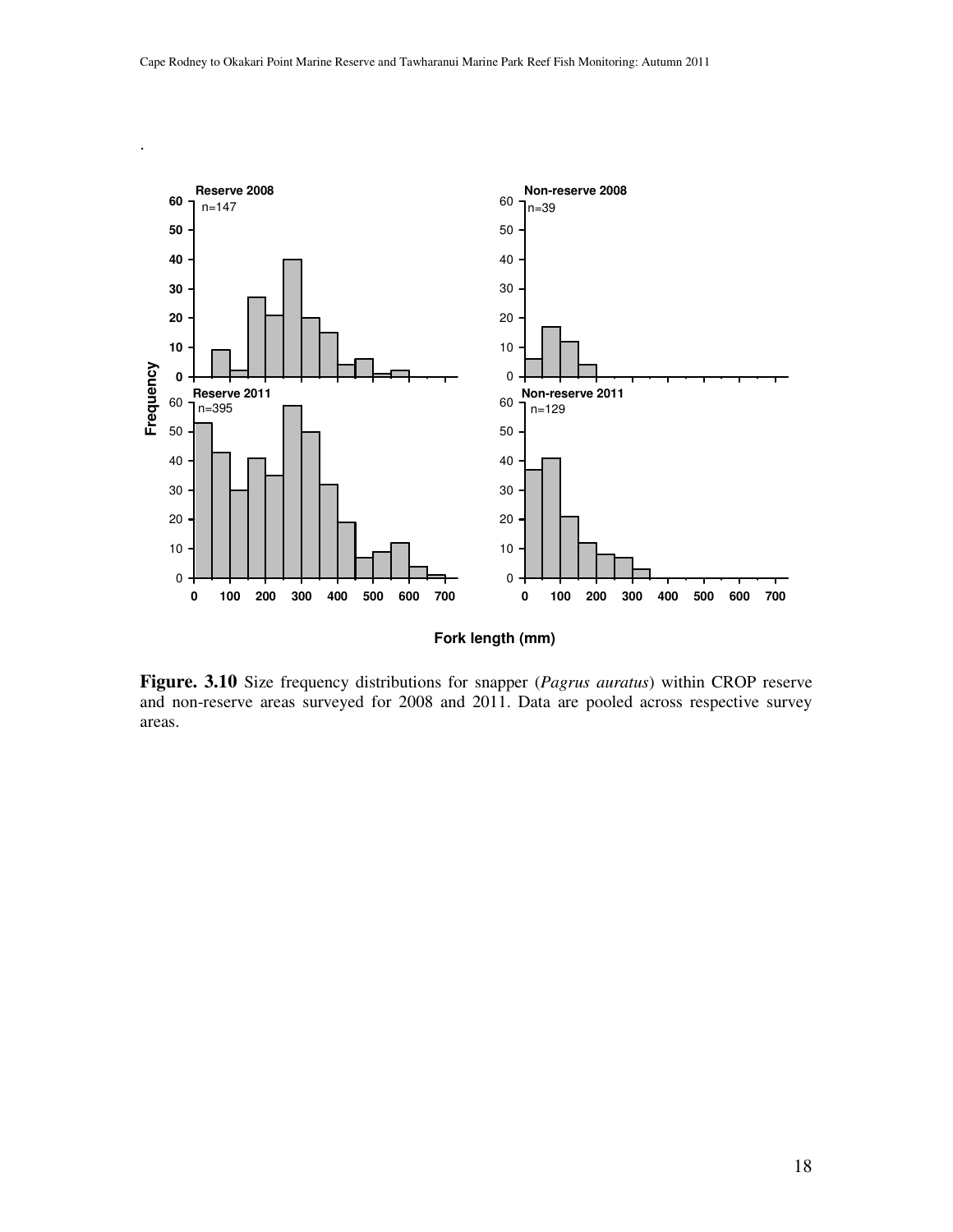

**Figure. 3.11.** Abundance levels of snapper (*Pagrus auratus*) in the six areas (3-8) within CROP reserve (refer to Fig. 2.1) in 2011. Data are pooled across 2 sampling sites within each area.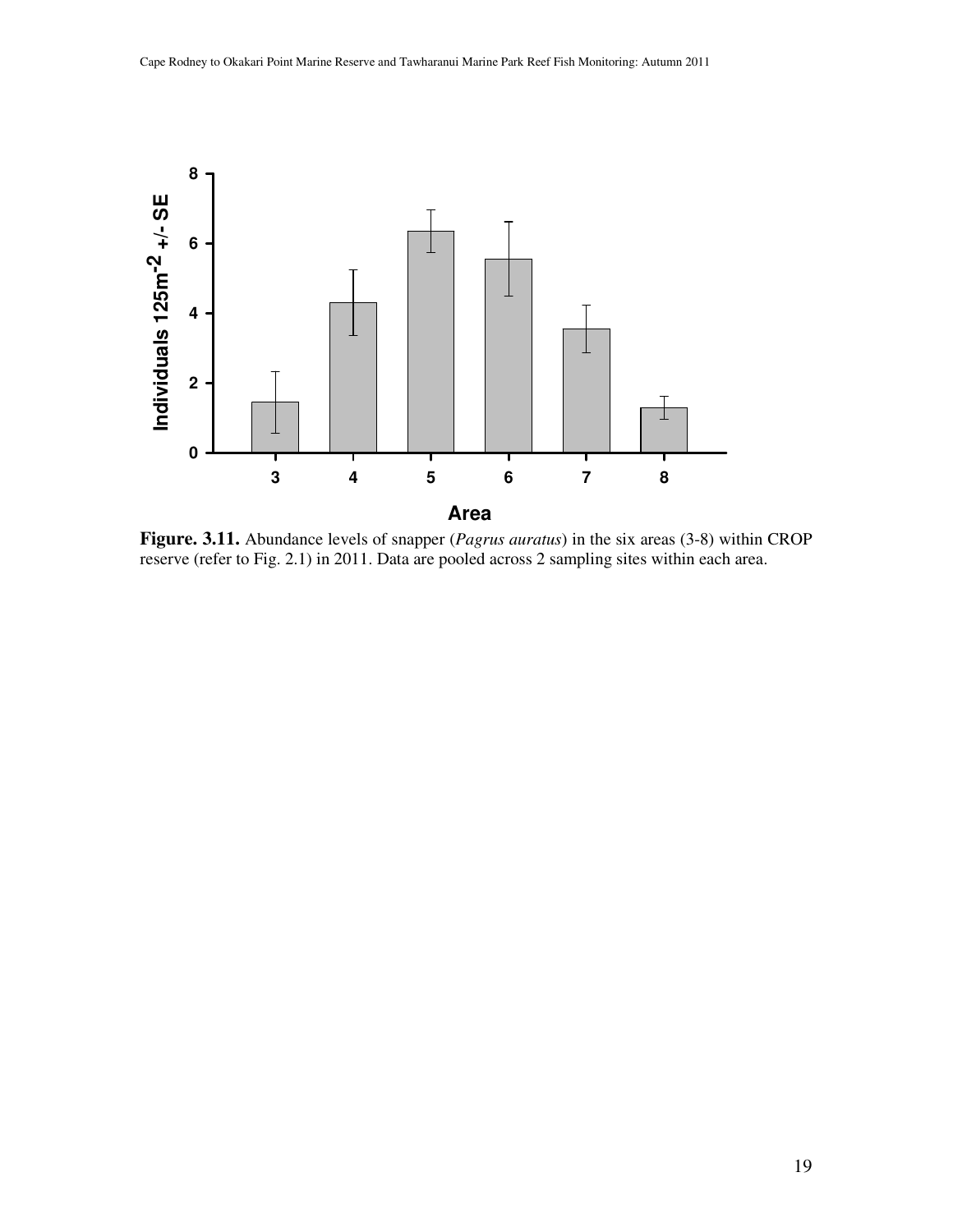

Figure 3.12. Long term trends in the densities of spotty, banded wrasse, and trevally inside and outside the Cape Rodney to Okakari Point Marine Reserve, as measured using UVC between 2000 and 2011 and inside and outside Tawharanui Marine Park between 2008 and 2011 Note: *y* axis scale differs among plots.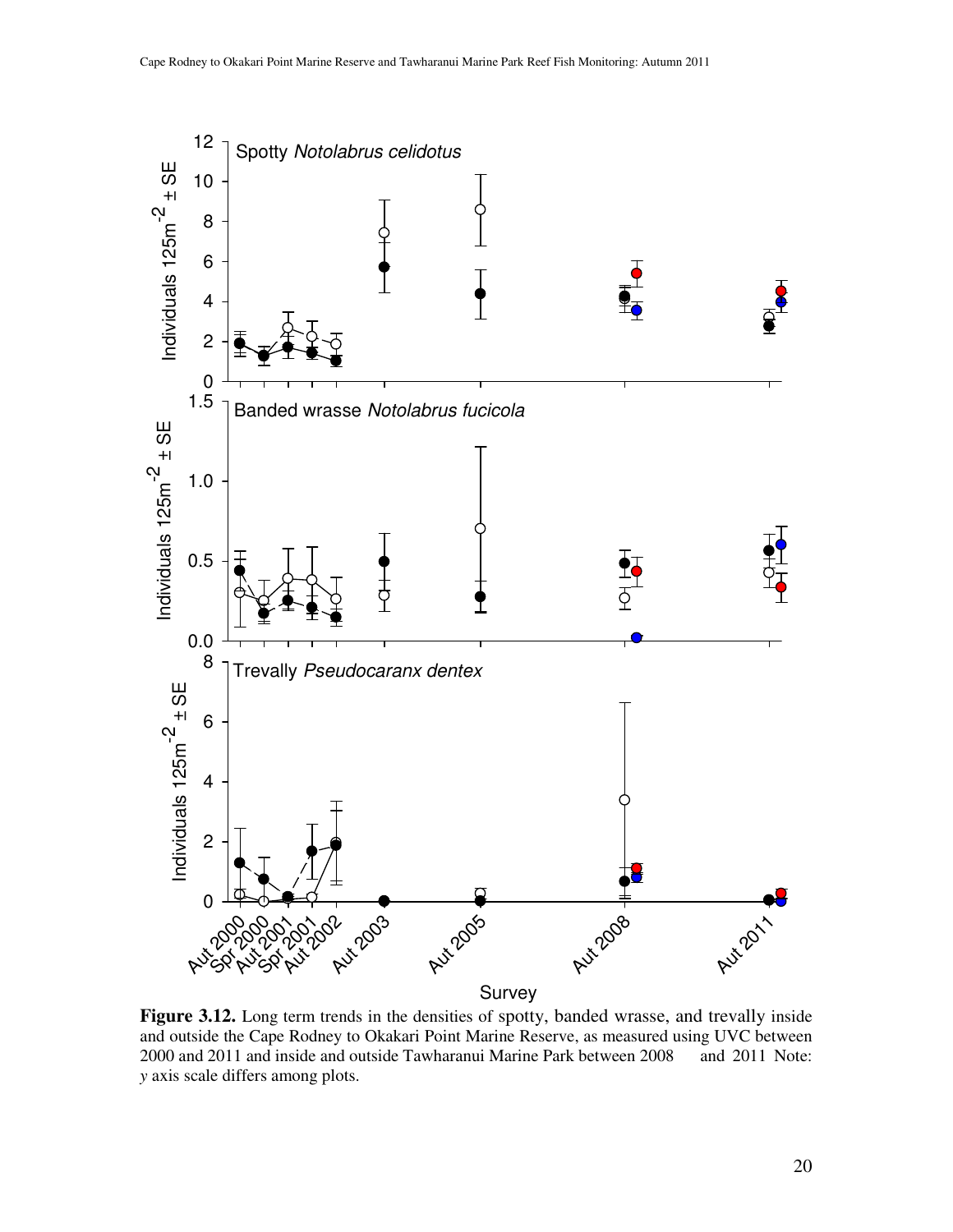

**Figure 3.13.** Long term trends in the densities of kahawai, jack mackerel, and parore inside and outside the Cape Rodney to Okakari Point Marine Reserve, as measured using UVC between 2000 and 2011 and inside and outside Tawharanui Marine Park between 200 and 2011. Note: *y* axis scale differs among plots.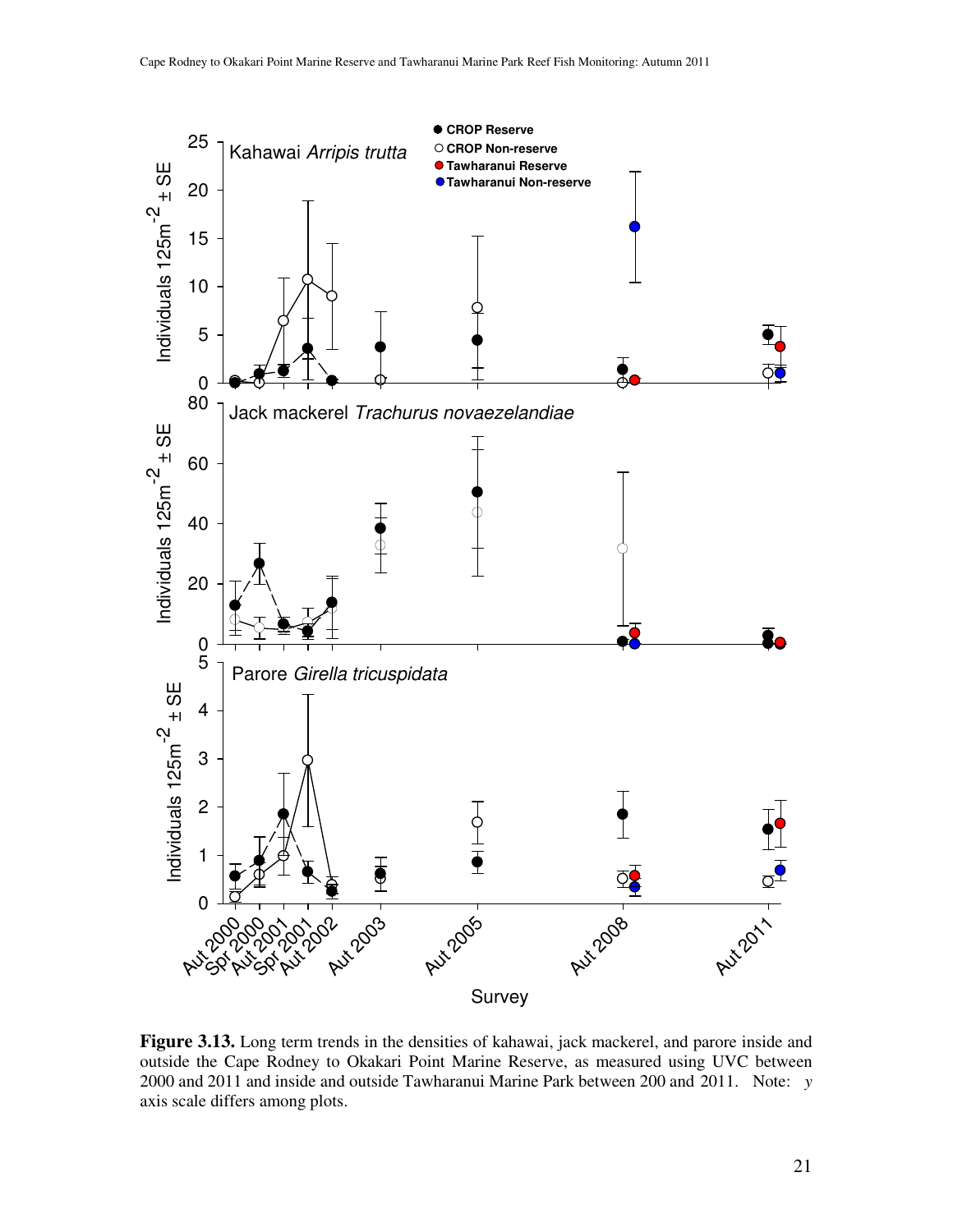

**Figure 3.14.** Long term trends in the densities of leatherjacket, goatfish and silver drummer inside and outside the Cape Rodney to Okakari Point Marine Reserve, as measured using UVC between 2000 and 2011 and inside and outside Tawharanui Marine Park between 2008 and 2011. Note: *y* axis scale differs among plots.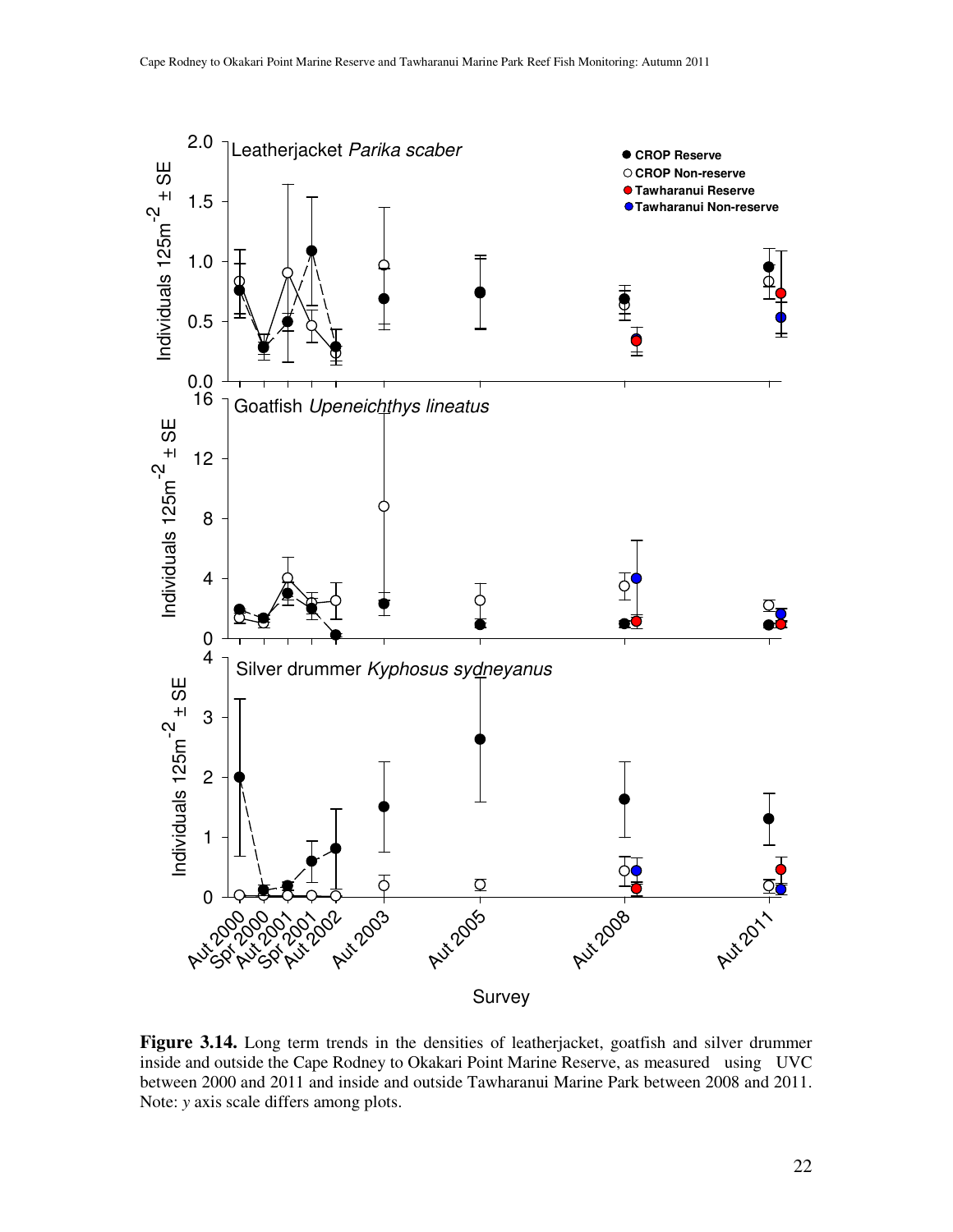

**Figure 3.15.** Long term trends in the densities of sweep, blue maomao, and demoiselle inside and outside the Cape Rodney to Okakari Point Marine Reserve, as measured using UVC between 2000 and 2011 and inside and outside Tawharanui Marine Park between 2008 and 2011. Note: *y* axis scale differs among plots.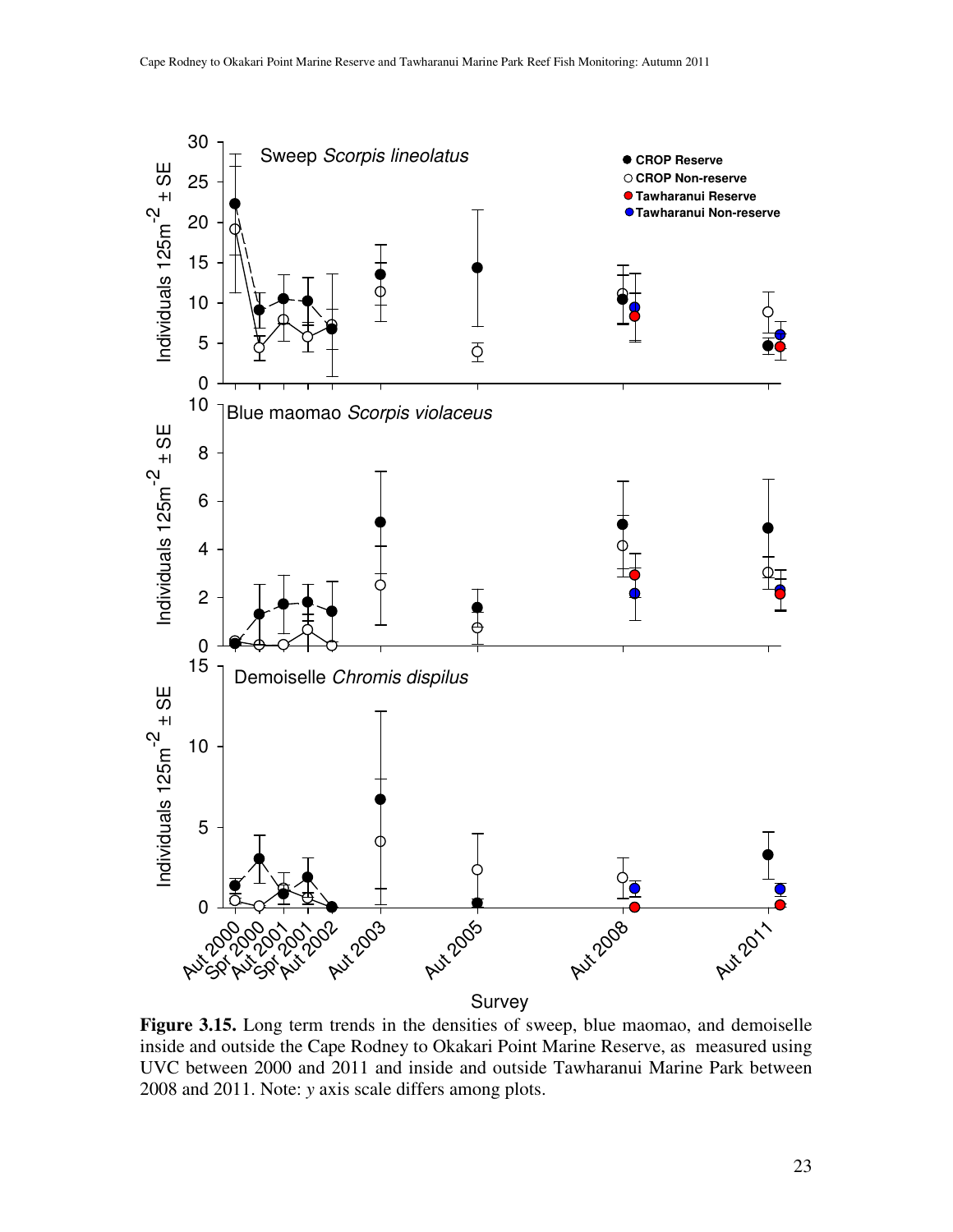

**Figure 3.16.** Long term trends in the density of butterfish inside and outside the Cape Rodney to Okakari Point Marine Reserve, as measured using UVC between 2000 and 20011 and inside and outside Tawharanui Marine Park between 2008 and 2011.

#### **3.4 Tawharanui Marine Park and control areas: Individual species**

Mean snapper abundance in 2011 was higher within TMP (1.78  $\pm$  0.4 SE per 125 m<sup>2</sup>) compared to outside  $(0.42 \pm 0.2 \text{ SE per } 125 \text{ m}^2)$  (Fig. 3.9) and this difference was statistically significant  $(Z = 3.83, P < 0.0001)$ . Snapper mean size was also larger for the reserve snapper sample population (154.35 mm  $\pm$  23.7 (95 % CI) compared to the nonreserve sample population (113.23 mm  $\pm$  21.2 (95 % CI), but this difference was not statistically significant ( $Z = 4.15$ ,  $P = 0.67$ ). Juvenile snapper < 150 mm FL (0+ and 1+ age classes), were a feature of both sample populations (Fig. 3.17), although within the reserve a much higher frequency of both sub-legal and legal-sized snapper were apparent. Several large schools of juvenile snapper were however observed outside of sample transects in non-reserve areas at Kawau Island.

As the survey of TMP in 2011 was the second consecutive survey, temporal patterns cannot be evaluated to the same extent as for CROP. Fish species (other than snapper) recorded in higher abundances within the reserve and statistically different  $(P < 0.05)$ from non-reserve abundances in 2011 included red moki, blue cod, leather jacket, parore butterfish and silver drummer. These species all increased in abundance between surveys. Species such as banded wrasse and goatfish demonstrated higher abundances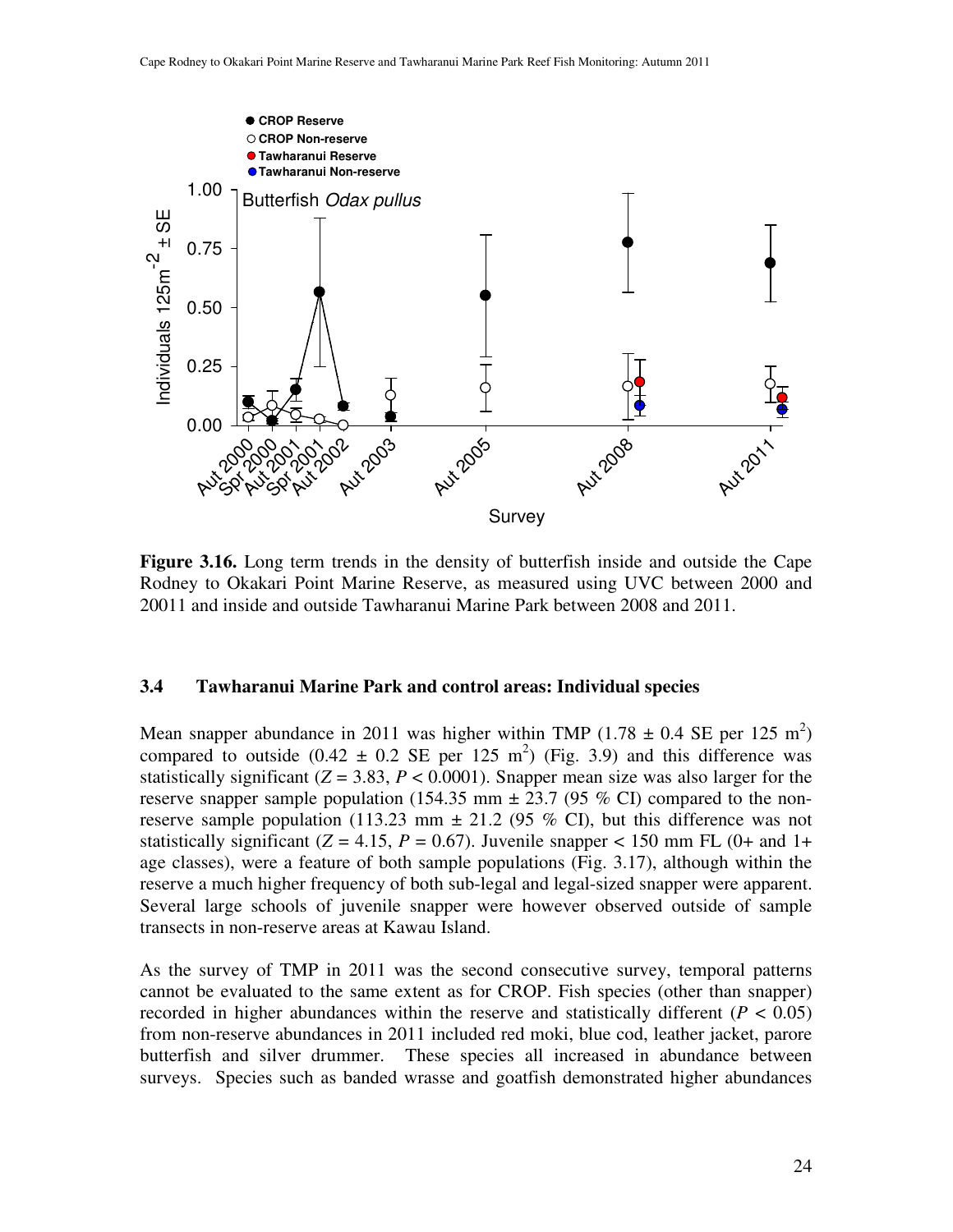outside the reserve with banded wrasse in particular increasing dramatically in abundance between surveys (Figs 3.9; 3.12-3.16).



**Fig. 3.17.** Size frequency distributions for snapper (*Pagrus auratus*) within TMP reserve and non-reserve areas for 2008 and 2011. Data are pooled across respective survey areas.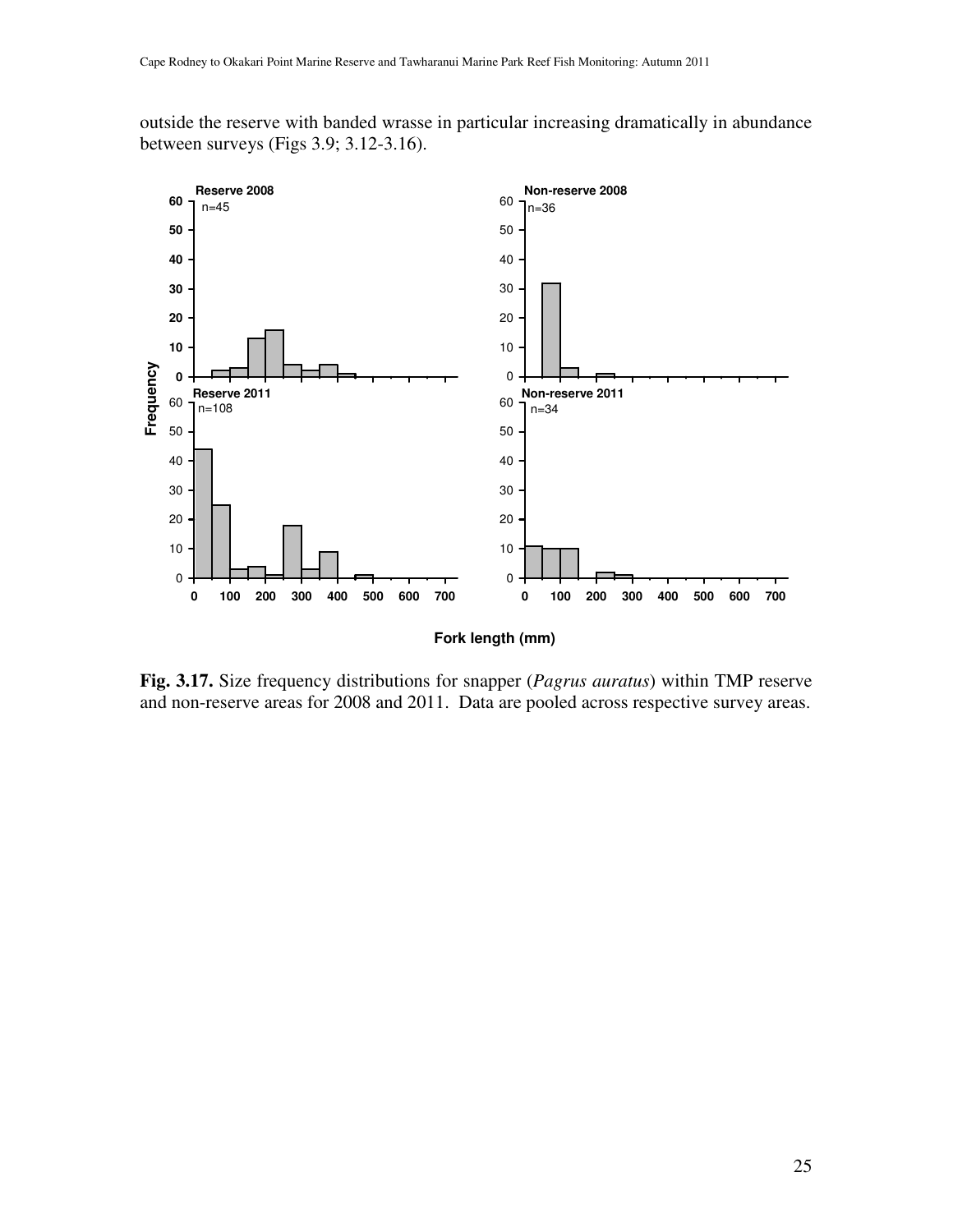

**Figure 3.18.** Sea surface temperature anomalies from Leigh between 1990 and 2011 (based on long term average 1967-2007). La Niña conditions are typically associated with +ve values and El Niño with –ve values.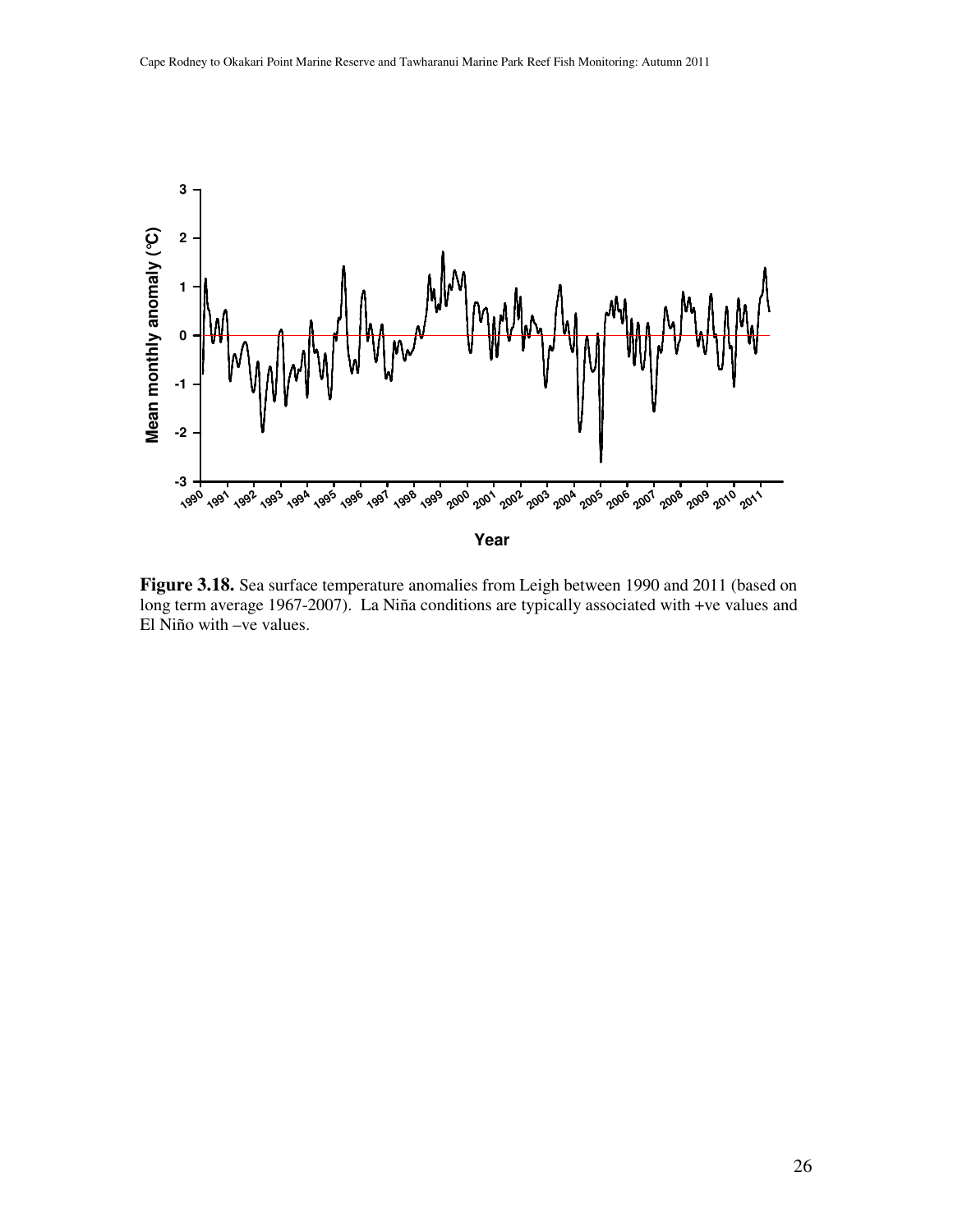## **4.0 Discussion**

The 2011 reef fish survey of CROP was the ninth survey since 2000 and the second such survey for TMP since its amalgamation into the programme in 2008. Long-term monitoring of this nature is particularly important in assessing the nature and rate of recovery/changes of MPAs in response to protection, i.e., identification of time lags between cause (protection) and subsequent effects (increase in exploited species, habitat change etc) (Magnusson 1990; Babcock *et al*. 2010) against natural variation through time. Further, the consistency of the reef fish survey design employed here allows direct comparison to other MPAs that are routinely surveyed for reef fish abundance in northeastern New Zealand such as Hahei (Taylor *et al*. 2006) and the Poor Knights Islands (Denny *et al*. 2004). These surveys often use a combination of BUV and UVC techniques to quantify reef fish diversity and abundance and to estimate the size of heavily fished species (snapper and blue cod).

Reef fish assemblage composition and variability within CROP and TMP including nonreserve areas, for the most-part, exhibited commonality with the previous 2008 survey (see Haggitt and Mead 2008). This included higher species diversity within CROP relative to outside and differences between reserve and non-reserve assemblages. Higher diversity within TMP relative to outside was also detected, although reserve and nonreserve reef fish assemblages were similar to each other.

For CROP, the difference between reserve and non-reserve reef-fish assemblages, to a certain extent, is likely due to habitat differences between the two areas (see Shears and Babcock 2003). The role of habitat type in influencing reserve and non-reserve fish assemblages has been proposed to be important in previous surveys of reserve and nonreserve areas (Taylor *et al*. 2005; Haggitt and Mead 2008) and the influence of habitat has been demonstrated to affect reef fish assemblages in purposely designed studies (see Anderson and Millar 2004; Williams *et al*. 2008). CROP reserve areas sampled in 2011 continue to be dominated by macroalgae, particularly *Ecklonia* at depths > 6m and mixed algal habitat  $\lt$  6m (together accounting for over 95% of the habitat cover), whereas the majority of non-reserve sites sampled were a combination of urchin barrens (the dominant habitat type), mixed macroalgae and *Ecklonia* forest. Within CROP, urchin barrens was either completely absent, or where it was observed, severely protracted relative to non-reserve areas.

Canonical analysis indicated that butterfish, red moki, snapper, john dory, banded wrasse, blue cod and silver drummer were responsible for the separation between reserve CROP reserve and non-reserve areas, with all species having higher abundances within the reserve; a pattern also evident in past surveys (Taylor *et al*. 2005; Haggitt and Mead 2008). Higher butterfish abundance within CROP through time is possibly due to two factors. First the higher biomass of *Ecklonia* and *Carpophyllum* within the - two main food sources of this taxon (Clements and Choat 1993) – is likely to positively influence butterfish abundance and; second, the absence of fishing pressure within the reserve, as butterfish remain a focal target for spearfishers. Spearfishing is an activity that has increased in popularity in recent years around the Leigh coastline with red moki and john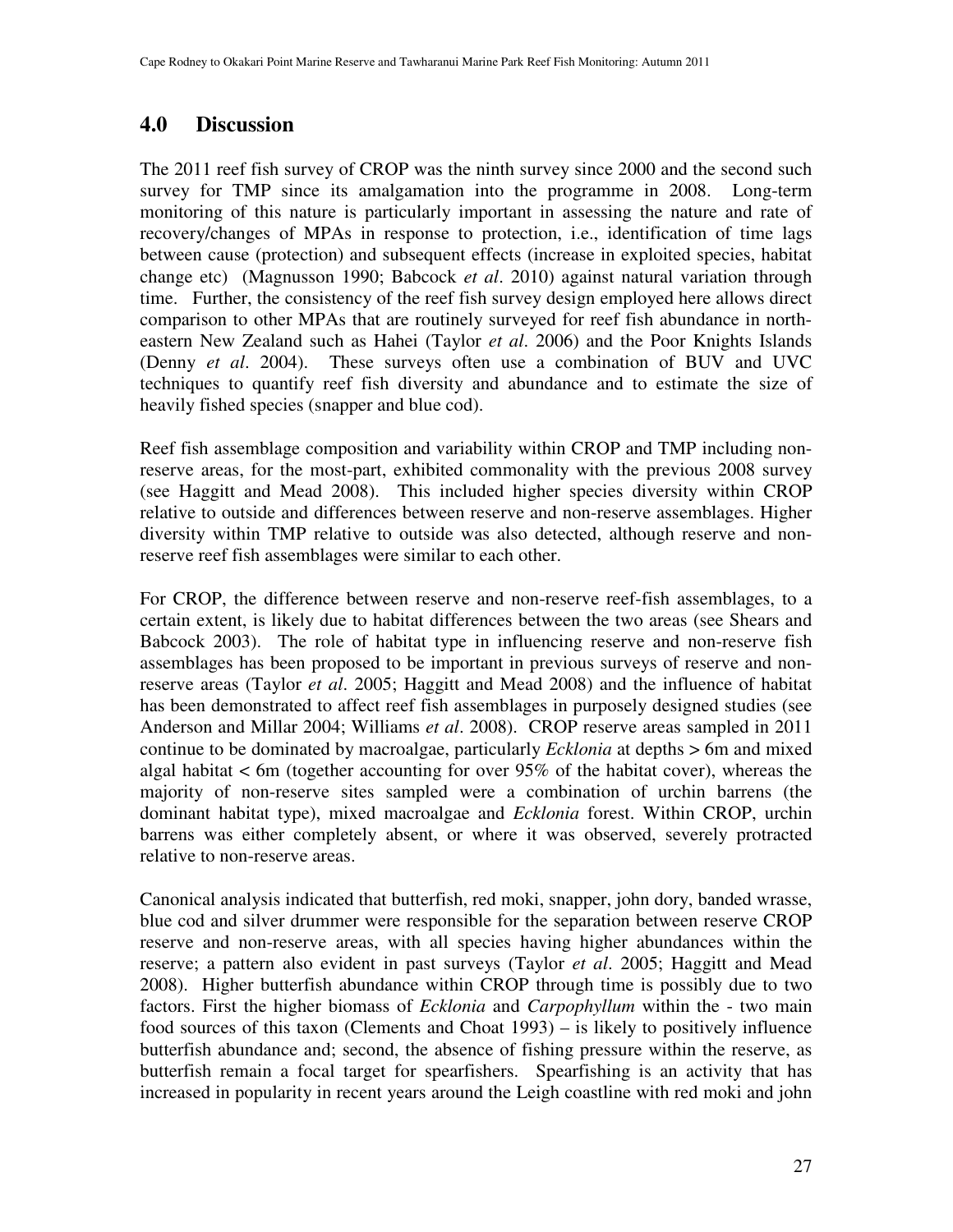dory also targeted by this activity (personal observation). Higher abundances of parore and silver drummer may also be reflective of greater macroalgal biomass within CROP, as *Ecklonia*, *Carpophyllum* and associated filamentous algae are key components of the diets of these two species (Choat and Clements 1992; Moran and Clements 2002).

The lack of any difference in reef fish composition and variability between TMP and corresponding non-reserve areas is potentially related to less habitat variation between the two areas. For example, urchin barrens habitat, a prevalent habitat type at many nonreserve sites, also occurred at half of TMP sites surveyed. In addition, mixed algal habitat, the dominant habitat within TMP, has also increased outside the reserve in recent years in tandem with a decline in the extent of urchin barrens (N. Shears personal communication in 2011). Despite the lack of assemblage-level differences between TMP and the non-reserve areas sampled, species such as snapper, red moki, parore and butterfish were all more abundant within TMP, demonstrating a degree of consistency with CROP.

Temporal UVC data from past CROP surveys had illustrated a linear decline in the mean abundance of snapper between 2003 and 2008; however, present data indicate high snapper abundance for both sub-legal ( $\lt$  270 mm) and legal-sized ( $\geq$  270 mm) individuals. A high abundance of sub-legal (0+ and 1+) individuals was also feature of non-reserve areas adjacent CROP, TMP and to a lesser extent non-reserve areas adjacent TMP. This pattern is indicative of high-level recruitment across the outer Hauraki Gulf over recent years. For the last 2-3 years the oceanographic climate in New Zealand has been typified by strong La-Niña conditions (Fig 3.18, NIWA 2011), which for northeastern New Zealand produces increased wind and swell from the north-east (on-shore) and higher than average sea surface temperature (SST). Consequently, warmer than average SST is favorable for recruitment of species such as snapper (MFish 2011), which is consistent with the data presented here. Traditionally UVC is not the preferred method of estimating snapper abundance as the technique has been implicated in providing unreliable estimates of density, predominantly for legal-sized individuals and as such, BUV is the preferred method of estimation (Willis and Babcock 2000). While we are sympathetic to this view, we feel that if done consistently UVC remains a useful tool, particularly for providing information on snapper recruitment pulses.

Several studies have attempted to discern differences in snapper abundance between reserve and non-reserve areas on the basis of movement behaviour (Egli and Babcock 2004, Parsons *et a*l. 2010). Parsons *et al*. (2010) examined concurrent movement behaviour of snapper inside and adjacent to CROP marine reserve indicating that nonreserve snapper had larger home ranges and utilised more than one main area (bi-modal home range), whereas reserve snapper had higher site fidelity with only one main area of use (uni-modal home range). Explanations given for these differences include increased shelter offered by higher abundance of *Ecklonia radiata* inside CROP reserve, and that fish inside CROP reserve may be subject to different rates of fishery induced selection due to their different movement behaviour, i.e., individuals within the centre of the reserve were found to be less likely to cross the reserve boundary, therefore they were less likely to be removed by fishing (see Parsons *et al*. 2010). Higher snapper abundances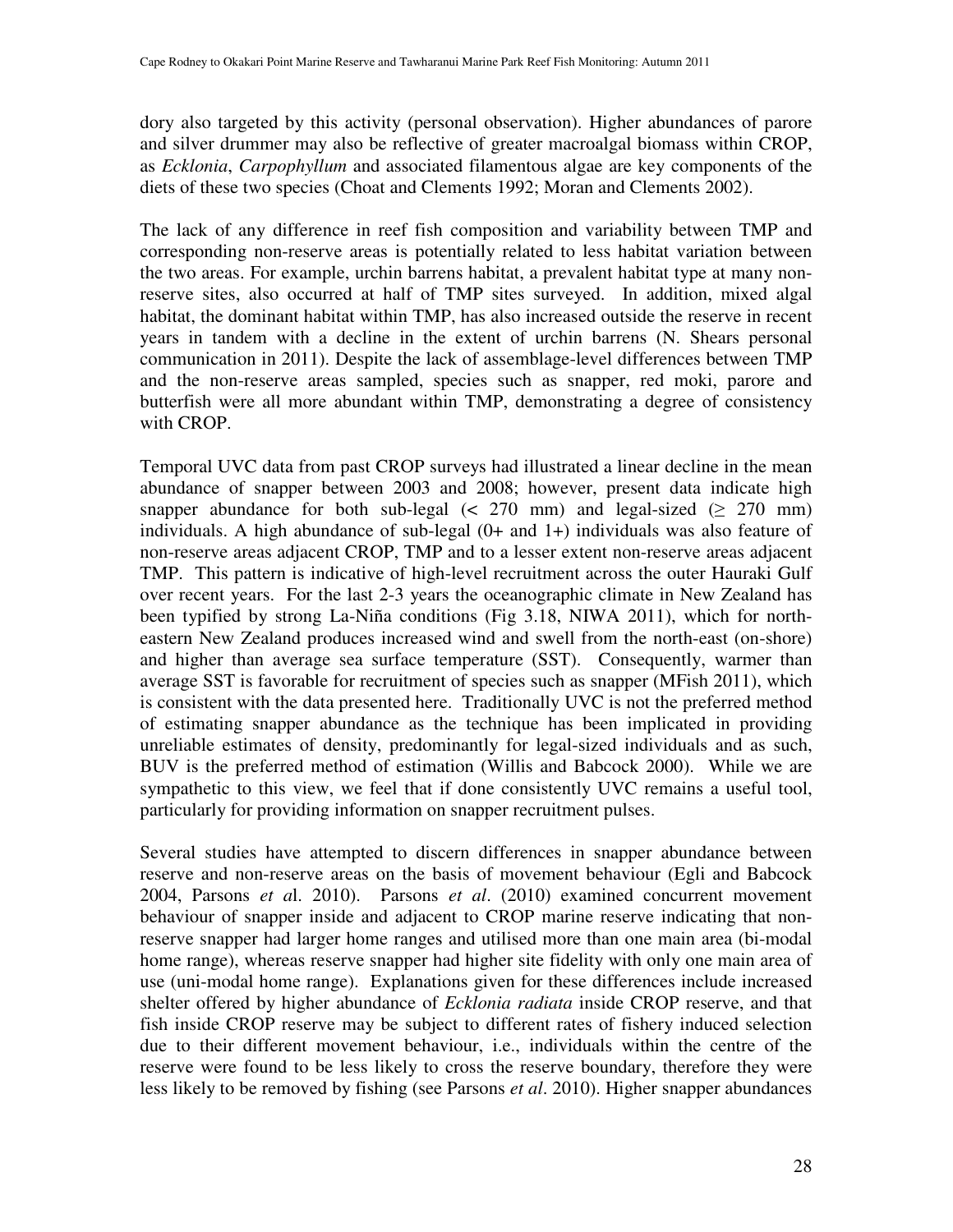within central areas of CROP as detected by UVC (Fig.  $3.11 -$  this study) and BUV (Taylor *et al*. 2005) tend to support those findings. To give further weight to 2011 UVC results, a BUV survey would be recommended in the near future, as when used concurrently, both BUV and UVC techniques arguably provide a more robust estimate of fish abundance and diversity (Willis and Babcock 2001).

In past CROP BUV surveys, variation in blue cod abundance has been suggested to be negatively correlated with higher seas surface temperatures, i.e., numbers declined between 1997 and 2000 when SST were somewhat higher than average, remained stable between 2000 to 2002 when SST was more constant and increasing slightly between 2003 and 2005 when SST was lower than average (Taylor *et al.* 2005). Interestingly, average blue cod numbers have remained at < 1 per BUV drop within and outside CROP over the period 2000-2007 compared to the late 1990s where abundance was generally higher (Haggitt and Mead 2008). UVC data, while variable, tend to support the notation of blue cod abundance being linked to temperature, with a linear decline in abundance from 2003 to 2011. Climate data suggest that average SST for the period 1990-2000 was cooler than for the period 2001-2010 (NIWA climate data, Leigh Marine Laboratory climate data). Should this trend continue then it may have not only implications for blue cod, but also the reef fish assemblages as a whole (see Masuda 2007; Neuheimer *et al*. 2011).

For the present programme, the UVC technique remains useful for making broad comparisons among areas and detecting patterns in fish assemblages through space and time. Because of various biases associated with the technique, Taylor *et al*. (2005) suggest surveys of this nature can engender as many questions as they provide answers, as different species occupy different habitats, have different modes of behaviour (e. g., solitary versus schooling), and respond to divers in different ways. While these problems are very real, UVC surveys still remain a cheap and effective tool to quantify reef fish abundance and diversity within MPAs and corresponding control areas.

The CROP reef fish programme was incorporated into a recent international review of MPA research methodologies (Addison 2011). While the programme was considered an exceptional example due to its design and duration one criticism, pertinent to all MPA studies evaluated, was that the programme was not based on a concrete set of conservation objectives, i.e., national guidelines objectives and hypotheses which governs MPA research and monitoring in New Zealand. Presently, national conservation objectives directing long-term MPA monitoring are lacking, but this aspect warrants consideration in the immediate future. Data presented here, in tandem with other monitoring studies e.g., Hahei could aid in the development of these conservation objectives.

Simultaneous and continued monitoring of CROP and TMP should be an important directive for DOC, as marine reserves are not static environments and given the potential expansion of coastal development in the north-Auckland district, the marine environment is likely to be subject to substantial pressures in the future. Moreover, given that sea surface temperatures are likely to rise through time (NIWA 2011) and that temperature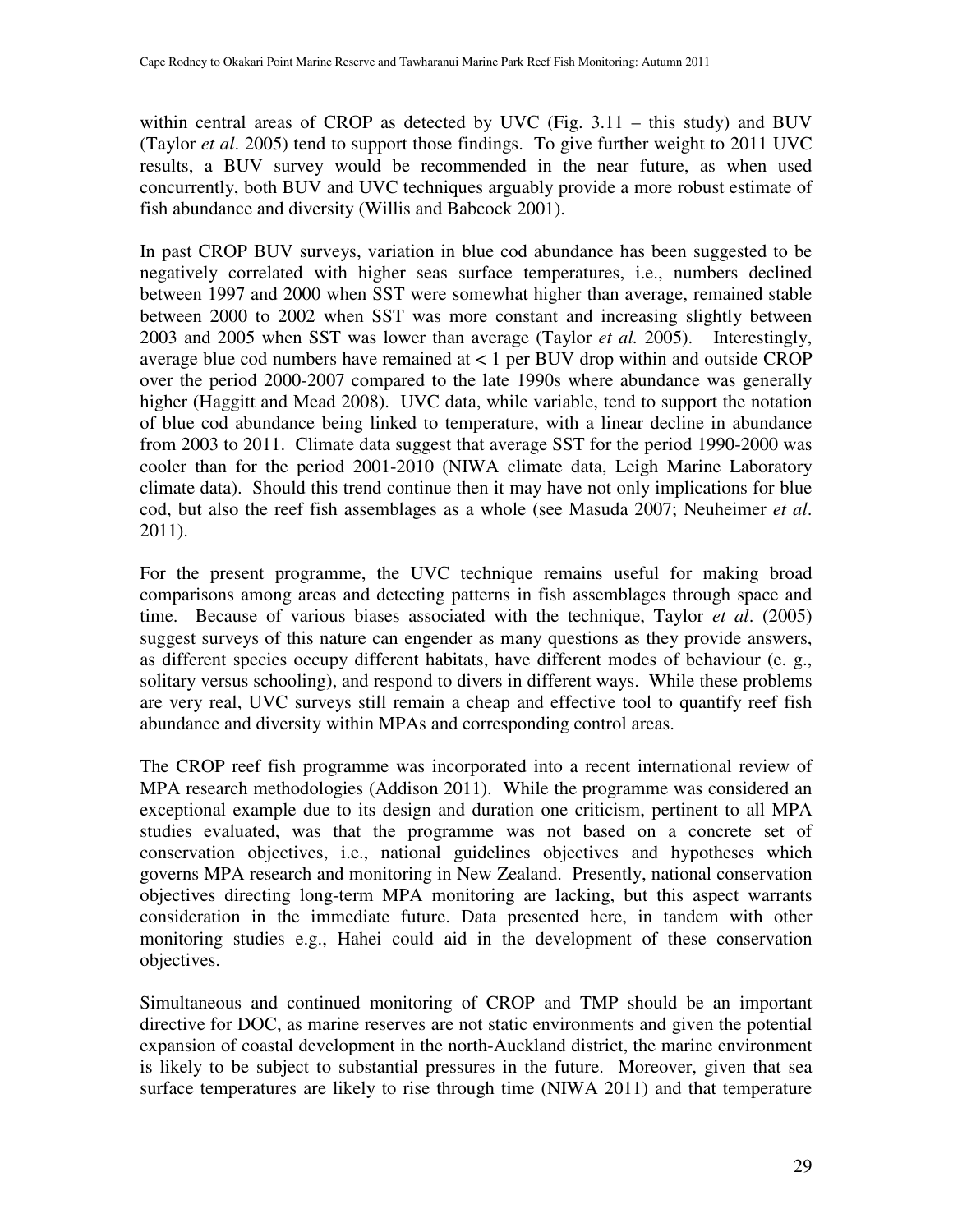variability can strongly influence reef fish assemblage composition and variability, it will be important to continue monitoring at the current level.

### **5.0 References**

- Addison P (2011) The application of a good monitoring framework to marine biological monitoring: A global review of long-term Marine Protected Area monitoring programmes. A report prepared for the Joint Nature Conservation Committee. 68 pp
- Anderson MJ (2001a) A new method for non-parametric multivariate analysis of variance. *Austral Ecology* 26: 32-46
- Anderson MJ (2001b) Permutation tests for univariate or multivariate analysis of variance and regression. *Canadian Journal of Fisheries and Aquatic Sciences* 58: 626-639
- Anderson MJ (2004) PERMDISP: a FORTRAN computer program for permutational analysis of multivariate dispersions (for any two-factor ANOVA design) using permutation tests. Department of Statistics, University of Auckland, New Zealand.
- Anderson MJ, Millar RB (2004) Spatial variation and effects of habitat on temperate reef fish assemblages in northeastern New Zealand. *Journal of Experimental Marine Biology and Ecology* 305: 191-221
- Anderson MJ, Robinson J (2003) Generalised discriminant analysis based on distances. *Australian and New Zealand Journal of Statistics* 45: 301-318
- Anderson MJ, Willis TJ (2003) Canonical analysis of principal coordinates: a useful method of constrained ordination for ecology. *Ecology* 84: 511-525.
- Babcock RC, Kelly S, Shears NT, Walker JW, Willis TJ (1999) Large-scale habitat change in a temperate marine reserve. *Marine Ecology Progress Series* 189: 125- 134
- Babcock RC, Shears NT, Alcala, AC, Barrett NS, Edgar GJ, Lafferty KD, McClanahan TJ, Russ GR (2010) Decadal trends in marine reserves reveal differential rates of change in direct and indirect effects. PNAS 6pp.
- Bray JR, Curtis JT (1957) An ordination of the upland forest communities of southern Wisconsin. *Ecological Monographs* 27: 325-349
- Clarke KR, Warwick RM (2001) Change in marine communities: an approach to statistical analysis and interpretation. Natural Environment Research Council, Plymouth.
- Clements KD, Choat JH (1993) Influence of season, ontogeny and tide on the diet of the temperate marine herbivorous fish *Odax pullus* (Odacidae). *Marine Biology* 117:213–220
- Dayton PK, Tegner MJ, Edwards PB, Riser KL (1999) Temporal and spatial scales of kelp demography: The role of oceanographic climate. *Ecological Monographs 69*:219-250
- Denny CM, Willis TJ, Babcock RC (2004) Rapid recolonisation of snapper *Pagrus auratus* (Sparidae) within the Poor Knights Islands Marine Reserve, New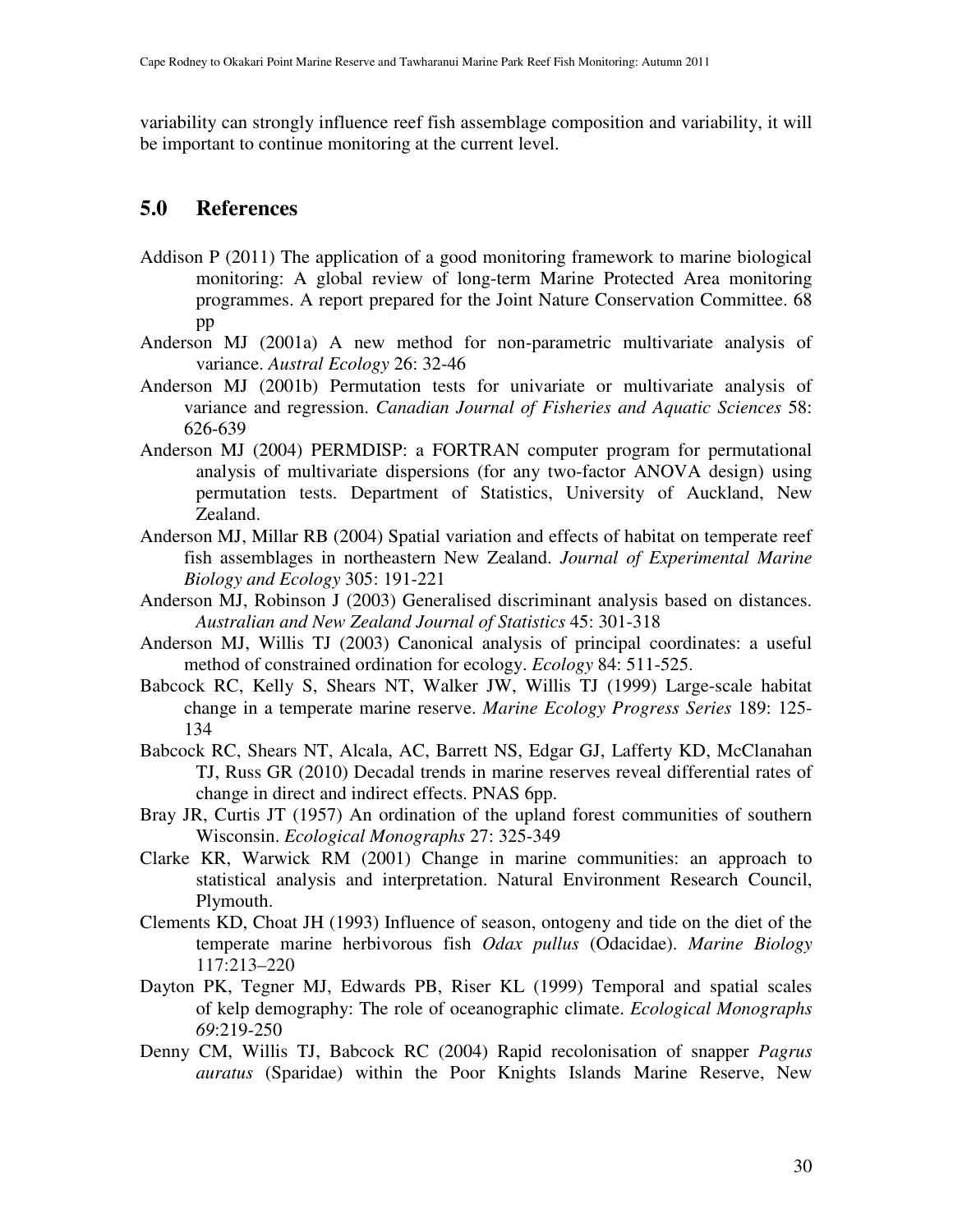Zealand, after implementation of complete no-take status. *Marine Ecology Progress Series* 272: 183-190

- Denny CM, Shears NT (2004) Effects of five years of no-take marine reserve protection on reef fish populations at the Poor Knights Islands, Report to the Department of Conservation**:** 40p.
- Denny CM (2008) The effect of alternative management strategies on reef fish populations in northeastern New Zealand. Report to the Department of Conservation (Northern Conservancy). 57p.
- Edgar GJ, Barrett NS (1999) Effects of the declaration of marine reserves on Tasmanian reef fishes, invertebrates and plants. *Journal of Experimental Marine Biology and Ecology*. *242*: 117-144
- Egli DP, Babcock RC (2004) Ultrasonic tracking reveals multiple behavioural modes of snapper (*Pagrus auratus*) in a temperate no-take marine reserve. *Journal of Marine Science* 61:1137-1143
- Gower JC (1966) Some distance properties of latent root and vector methods used in multivariate analysis. *Biometrika* 53: 325-338
- Guidetti P, Bussotti S, Boero F (2005) Evaluating the effects of protection on fish predators and sea urchins in shallow artificial rocky habitats: a case study in the northern Adriatic Sea. *Marine Environmental Research* 59: 333-348
- Kelly SD, Scott AB, MacDiarmid A, Babcock RC (2000) Spiny lobster, *Jasus edwardsii*, recovery in New Zealand marine reserves. *Biological Conservation* 92: 359-369
- Francis MJ (1994) Growth of juvenile snapper. *New Zealand Journal of Marine and Freshwater Research* 28: 201-218
- Haggitt TR, Mead ST (2008) Cape Rodney Okakari Point Marine Reserve and Tawharanui Marine Park Reef Fish Monitoring. Autumn 2008. A report to the Department of Conservation 34p
- Lafferty KD (2004) Fishing for lobsters indirectly increases epidemics in sea urchins. *Ecological Applications* 14:1566–1573
- Magnusson JJ (1990) Long-term ecological research and the invisible present. *Bioscience* 40: 496-501
- Masuda, R (2008) Seasonal and interannual variation of subtidal fish assemblages in Wakasa Bay with reference to the warming trend in the Sea of Japan. *Environmental Biology of Fishes* 82: 387-399
- MFish (2011) www.fish.govt.nz
- Moran D, Clements KD (2002) Diet and endogenous carbohydrases in the temperate marine herbivorous fish *Kyphosus sydneyanus*. *Journal of Fish Biology* 60:1190- 1203.
- Neuheimer AB, Thresher R.E, Lyle M, Semmens J (2011) Tolerance limit for fish growth exceeded by warming waters. *Nature Climate Change* 1: 110-113
- NIWA (2011) www.niwa.co.nz/our-science/climate
- Parsons DM, Shears NT, Babcock RC, Haggitt TR. (2004) Fine-scale habitat change in a marine reserve, mapped using radio-acoustically positioned video transects. *Marine and Freshwater Research* 55, 257-265.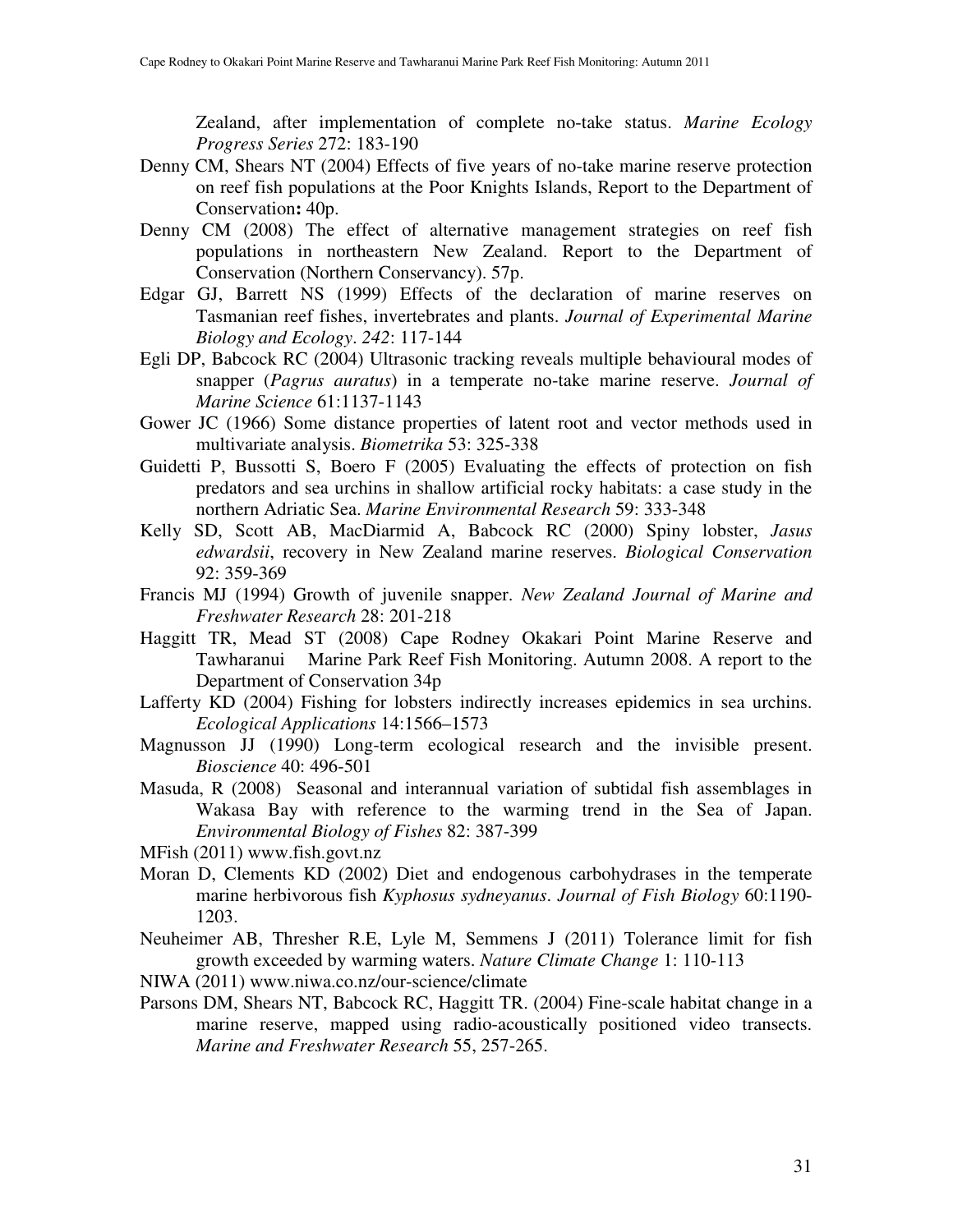- Parsons DM, Morrison MA, Slater MJ (2010) Responses to marine reserves: Decreased dispersion of the sparid *Pagrus auratus* (snapper). *Biological Conservation* 143: 2039-2048
- Russ GR, Stockwell B, Alcala AC (2005) Inferring versus measuring rates of recovery in no-take marine reserves *Marine Ecology Progressive Series* 292: 1- 12
- Shears NT, Babcock RC (2002) Marine reserves demonstrate top-down control of community structure on temperate reefs. *Oecologia* 132: 131-142
- Shears NT, Babcock RC (2003) Continuing trophic cascade effects after 25 years of notake marine reserve protection. *Marine Ecology Progress Series* 246: 1-16
- Shears NT, Grace RV, Usmar NR, Kerr V, Babcock RC (2006) Long-term trends in lobster populations in a partially protected vs. no-take marine park. *Biological Conservation 132*: 222-231.
- Sokal RR, Rohlf FJ (1981). Biometry, 2nd edition. W.H. Freeman, New York
- Taylor RB, Anderson MJ, Egli D, Usmar N, Willis TJ (2003) Cape Rodney to Okakari Point Marine Reserve fish monitoring 2003: final report. Report to the Department of Conservation. 38p
- Taylor RB, Anderson MJ, Egli D, Usmar N, Willis TJ (2005) Cape Rodney to Okakari Point Marine Reserve fish monitoring 2005: final report. Report to the Department of Conservation. 38p
- Taylor RB, Anderson MJ, Egli D, Usmar N, Willis TJ (2006) Te Whanganui A Hei Marine Reserve fish monitoring 2006: Final report, Department of Conservation: Waikato Conservancy 50p
- Underwood AJ, Chapman, MG, Connell SD (2000) Observations in ecology: you can't make progress on processes without understanding the patterns. *Journal of Experimental Marine Biology and Ecology 250*: 97-115
- Usmar, NR, Denny, CM, Shears, NT, Babcock RC (2003) Mimiwhangata Marine Park Monitoring Report 2003, Department of Conservation**:** 32p
- Williams GJ, Cameron MJ, Turner JR, Ford RB (2008) Quantitative characterisation of reef fish diversity among nearshore habitats in a northeastern New Zealand marine reserve. *New Zealand Journal of Marine and Freshwater Research* 42:33- 46
- Willis TJ (2000) Te Whanganui a Hei Marine Reserve fish monitoring programme. Part I: Diver surveys, 20p. Part II: Changes in snapper and blue cod density. Report to the Department of Conservation, Investigation NRO/02/04. 19p
- Willis TJ, Babcock RC (2000a) Cape Rodney to Okakari Point Marine Reserve fish monitoring programme 2000. Report to the Department of Conservation, Investigation NRO/02/02. 27p.
- Willis TJ, Babcock RC (2000b) A baited underwater video system for the determination of relative density of carnivorous reef fish. *Marine and Freshwater Research* 51: 755-763
- Willis TJ, Millar RB, Babcock RC (2000) Detection of spatial variability in relative density of fishes: comparison of visual census, angling, and baited underwater video. *Marine Ecology Progress Series* 198: 249-260